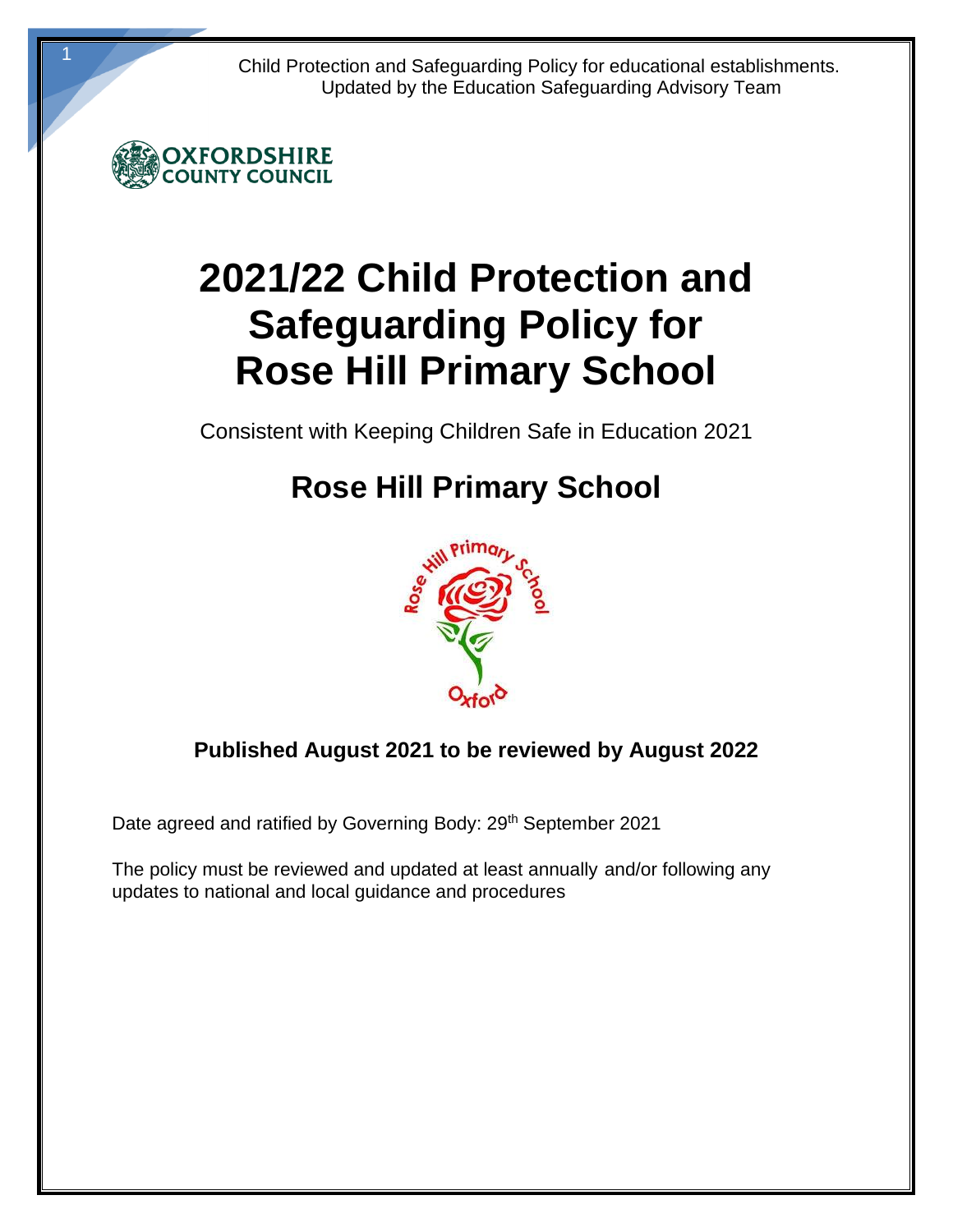| <b>Content</b>                               |                                      | Page     |
|----------------------------------------------|--------------------------------------|----------|
| Key personnel at our school                  | Table of key contacts                | 3        |
| Introduction                                 |                                      | 4        |
| Policy statement                             |                                      | 4        |
| Definitions                                  |                                      | 5        |
| Aims                                         |                                      | 6        |
| Principles and values                        |                                      | 6        |
| Leadership and management                    |                                      | 6        |
| Record keeping                               |                                      | 7        |
| Confidentiality and information sharing      |                                      | 7/8      |
| Training                                     |                                      | 8        |
| Safeguarding children with Special Education |                                      | 8/9      |
| <b>Needs and Disabilities</b>                |                                      |          |
| Reporting and referring concerns             |                                      | 9/10/11  |
| Multi-agency working                         |                                      | 11       |
| Safer recruitment                            |                                      | 11       |
| Allegations                                  |                                      | 11/12    |
| Whistleblowing                               |                                      | 12/13    |
| Preventing radicalisation                    |                                      | 13/14    |
| Related safeguarding policies                |                                      | 14       |
| Policy review                                |                                      | 15       |
| Annex 1: Roles and responsibilities          | Staff responsibilities               | 16       |
|                                              | Senior management responsibilities   | 16/17    |
|                                              | Governing body responsibilities      |          |
|                                              | <b>DSL responsibilities</b>          | 17/18    |
|                                              |                                      | 18       |
| Annex 2: Dealing with disclosures            | Dealing with Disclosures             | 19       |
|                                              | Guiding principles; seven R's        | 19/20    |
| Annex 3: Abuse and Neglect; definitions and  | Abuse and neglect                    | 21       |
| indicators                                   | Physical abuse                       | 21/22    |
|                                              | <b>Emotional abuse</b>               | 22/23    |
|                                              | Sexual abuse                         | 23/24/25 |
|                                              | Neglect                              | 25/26    |
| Annex 4: Peer on Peer Abuse                  | Peer on Peer                         | 26       |
|                                              | Sexual violence and sexual           | 27/28    |
|                                              | harassment between pupils            |          |
| Annex 5: Online Safety                       |                                      | 28/29    |
| Annex 6: Safeguarding Issues                 | <b>Mental Health</b>                 | 29       |
|                                              | Serious violence                     | 30       |
|                                              | Upskirting                           | 30       |
|                                              | Honour based abuse, including forced |          |
|                                              | marriage and FGM                     | 30/31    |
|                                              | Contextual safeguarding              | 31       |
|                                              | <b>Children Missing Education</b>    | 31       |
|                                              | <b>Child Sexual Exploitation</b>     | 31/32    |
|                                              | <b>Child Criminal Exploitation</b>   | 31/32    |
|                                              | <b>County Lines</b>                  | 32/33    |
|                                              | Domestic Abuse                       | 33       |
|                                              | Cyber crime                          | 33/34    |
|                                              | Homelessness                         | 34       |
| Annex 7: staff induction, awareness and      |                                      | 34       |
| training                                     |                                      |          |
| Annex 8: Contacts and links                  |                                      | 35       |

pg. 2 This policy is in line with Keeping Children Safe in Education 2021 Updated August 2021 by the Education Safeguarding Advisory Team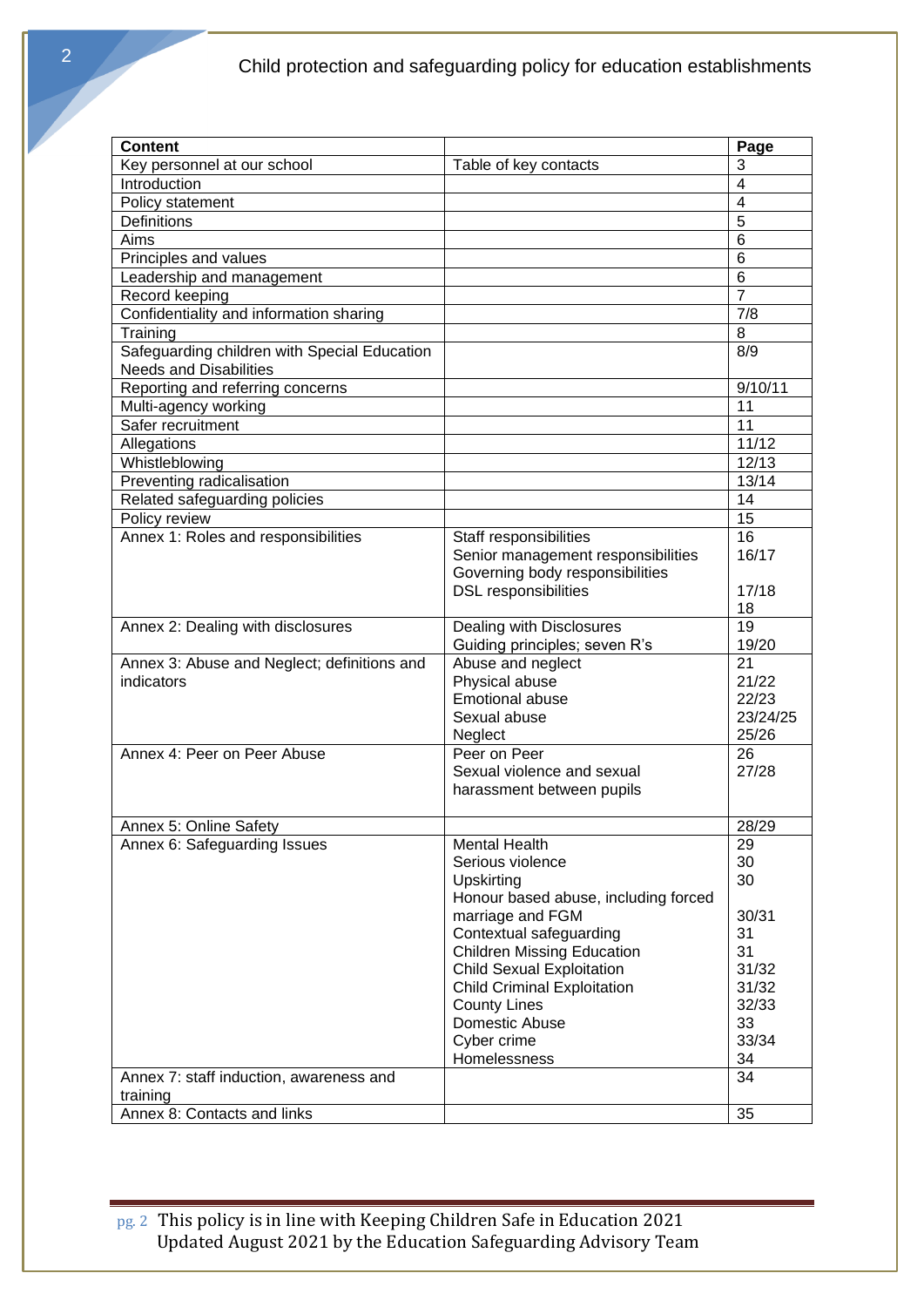| <b>Key Personnel</b>                                                                                                            | Name (s)                                                                                    | Contact details                                                     |
|---------------------------------------------------------------------------------------------------------------------------------|---------------------------------------------------------------------------------------------|---------------------------------------------------------------------|
| Designated                                                                                                                      | Sue Vermes                                                                                  | head@rosehillprimary.org                                            |
| Safeguarding<br>Lead (DSL)                                                                                                      | <b>Head Teacher</b><br>Jane Birchenough<br><b>DSL</b>                                       | safeguarding@rosehillprimary.org                                    |
| Deputy DSL(s)                                                                                                                   | Sana Malik<br><b>Assistant Head</b>                                                         | smalik@rosehillprimary.org                                          |
|                                                                                                                                 | <b>Fizzy Cox</b><br><b>Behaviour /Learning Mentor</b><br>and Medical Officer                | fcox@rosehillprimary.org                                            |
|                                                                                                                                 | Miriam Doyle<br>School Manager                                                              | schoolmanager@rosehillprimary.org                                   |
|                                                                                                                                 | Sophie Hill<br><b>SENCO/ Assistant Head</b>                                                 | senco@rosehillprimary.org                                           |
|                                                                                                                                 | Yvonne Kyriacou<br>Deputy Head                                                              | ykyriacou@rosehillprimary.org                                       |
| School's named<br>'Prevent' lead                                                                                                | Sue Vermes / Jane<br>Birchenough                                                            | head@rosehillprimary.org<br>safeguarding@rosehillprimary.org        |
| Nominated<br>Safeguarding<br>Governor                                                                                           | Georgina Glenny<br>Sevi Losifidou                                                           | gglenny@rosehillprimary.org<br>slosifidou@rosehillprimary.org       |
| Chair of<br>Governors                                                                                                           | Ailsa Granne                                                                                | agranne@rosehillprimary.org                                         |
| Education<br>Safeguarding<br>Advisory Team /<br><b>Local Authority</b><br>Designated<br><b>Officers</b><br>(LADO <sub>s</sub> ) | Jo Lloyd (LADO)<br>Donna Crozier<br>Sandra Barratt<br>Lorna Berry<br><b>Becky Langstone</b> | 01865 810603<br>Lado.safeguardingchildren@oxfordshire.gov.uk        |
| Locality<br>Community<br><b>Support Service</b><br>(LCSS) worker                                                                | Gill Day<br><b>Claire Roberts</b>                                                           | Gillian.Day@oxfordshire.gov.uk<br>Claire.Roberts@oxfordshire.gov.uk |
| Multi Agency<br>Safeguarding hub<br>(MASH)                                                                                      | Katrina Johnson                                                                             | 0345 050 7666                                                       |
| Out of hours<br><b>Emergency Duty</b><br>Team (EDT)                                                                             |                                                                                             | 08450 507666                                                        |
| Police                                                                                                                          |                                                                                             | 101 or in<br>emergencies 999                                        |

pg. 3 This policy is in line with Keeping Children Safe in Education 2021 Updated August 2021 by the Education Safeguarding Advisory Team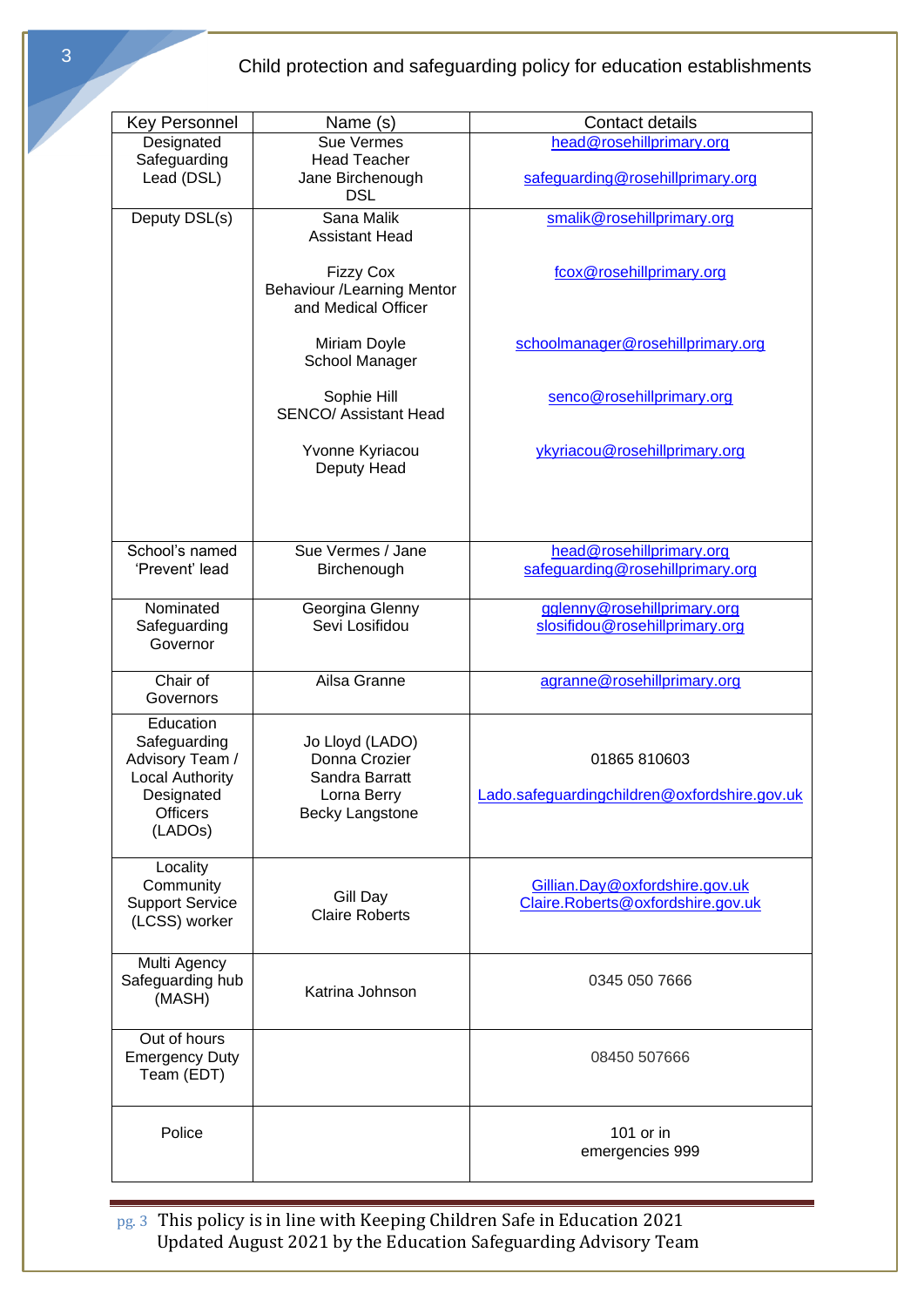pg. 4 This policy is in line with Keeping Children Safe in Education 2021 Updated August 2021 by the Education Safeguarding Advisory Team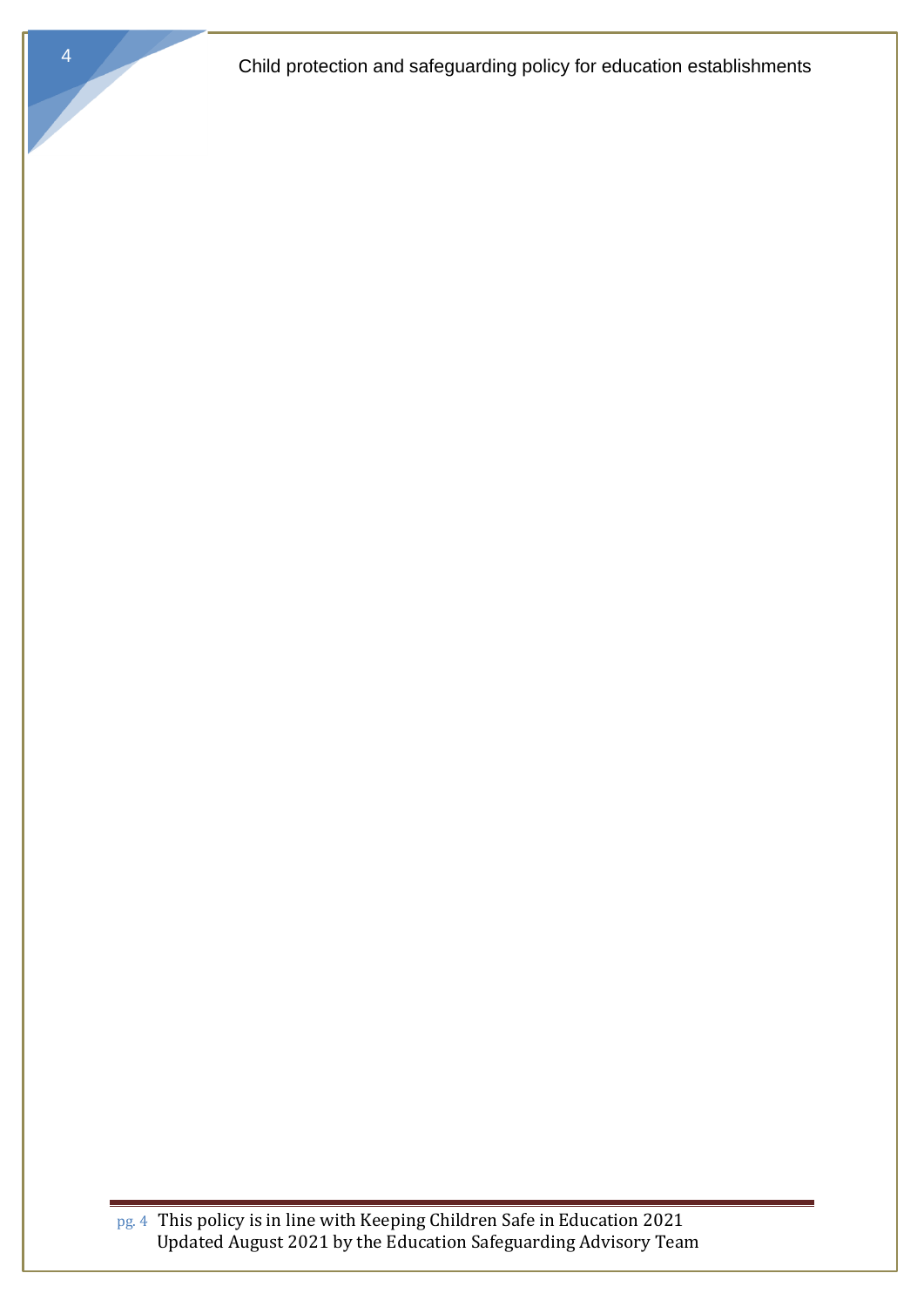Rose Hill Primary School recognises its responsibility for safeguarding and child protection.

#### **1. Introduction**

This policy has been developed in accordance with the principles established by the Children Act 1989, and in line with the following:

- "Keeping Children Safe in Education" 2021"
- "Working Together to Safeguard Children 2018"
- Oxfordshire Safeguarding Children Board guidelines

At Rose Hill Primary School our Governing Body/management committee/proprietor takes seriously its responsibility under Section 11 of the Children Act and duties under "Working Together to Safeguard Children 2018" to safeguard and promote the welfare of children; to work together with other agencies to ensure adequate arrangements exist within our setting to identify and support those children who are suffering harm or are likely to suffer harm.

We recognise that all our staff and governors have a full and active part to play in protecting our pupils from harm, and that the child's welfare is our paramount concern.

Our school should provide a safe, caring, positive and stimulating environment that promotes the social, physical and moral development of the individual child free from discrimination or bullying where children can learn and develop happily.

This policy applies to all our staff, governors and volunteers working in our school.

This policy has been written in line with Keeping Children Safe in Education 2021

This policy should be used in conjunction with KCSIE 2021.

All staff will sign to confirm they have read and understood this policy.

#### **2. Policy Statement**

**3. Definitions**

We recognise our moral and statutory responsibility to safeguard and promote the welfare of all children.

We make every effort to provide a safe and welcoming environment underpinned by a culture of openness where both children and adults feel secure, able to talk and believe that they are being listened to.

We maintain an attitude of 'it could happen here' where safeguarding is concerned.

The purpose of this policy is to provide staff, volunteers and governors with the framework they need to keep children safe and secure in our school and to inform parents and guardians how we will safeguard their children whilst they are in our care.

pg. 5 This policy is in line with Keeping Children Safe in Education 2021 Updated August 2021 by the Education Safeguarding Advisory Team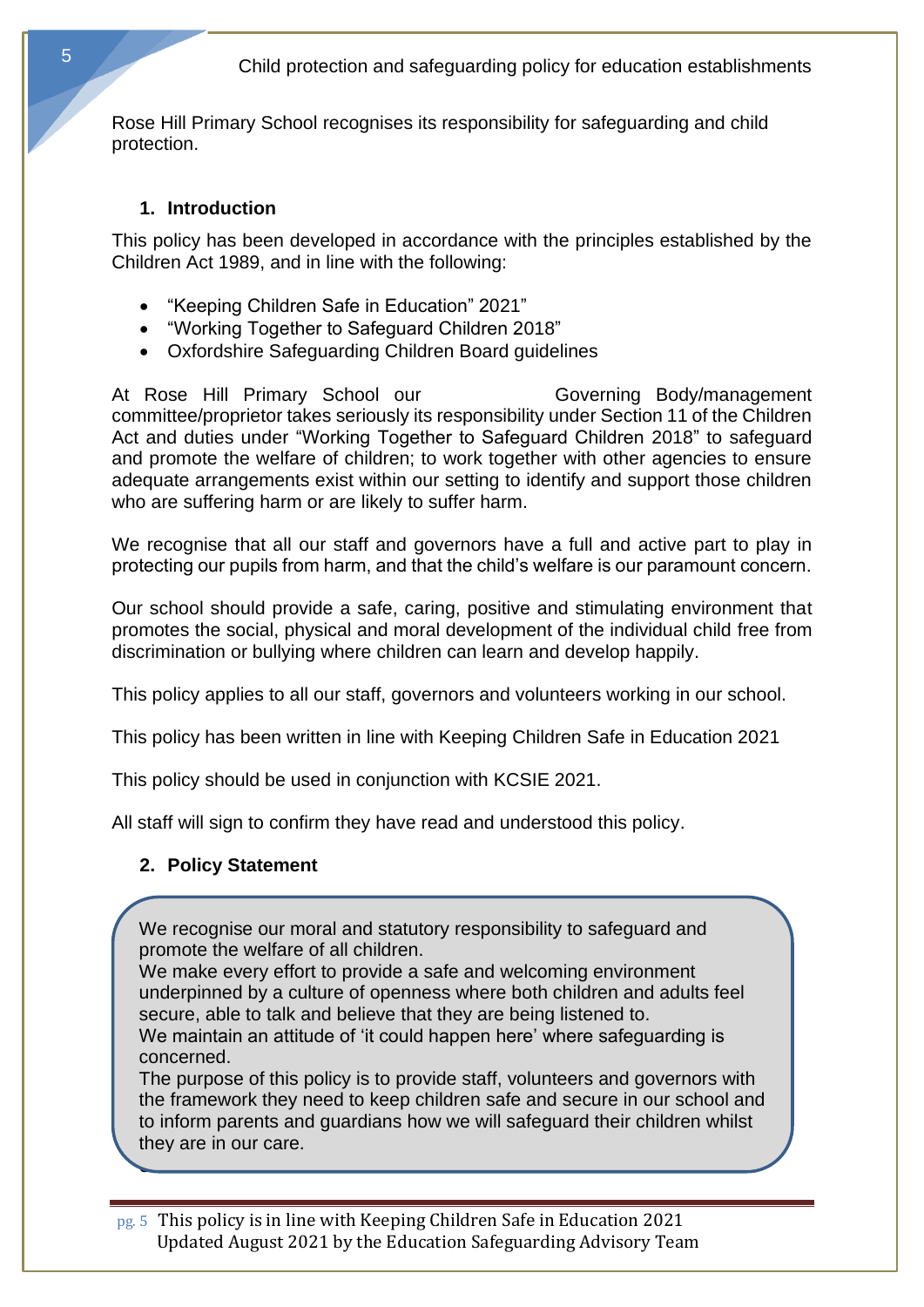*Safeguarding and promoting the welfare of children* is defined for the purposes of this guidance as:

- protecting children from maltreatment.
- preventing impairment of children's **mental and physical health** or development
- ensuring that children grow up in circumstances consistent with the provision of safe and effective care; and
- taking action to enable all children to have the best outcomes.

**Child protection** is an aspect of safeguarding but is focused on how we respond to children who have been significantly harmed or are at risk of significant harm.

The term *staff* applies to all those working for or on behalf of the school, full time or part time, in either a paid or voluntary capacity. This also includes parents and governors.

**Child** refers to all young people who have not yet reached their 18<sup>th</sup> birthday. On the whole, this will apply to all pupils of our school; however, the policy will extend to visiting children and students from other establishments.

**Parent** refers to birth parents and other adults in a parenting role for example, adoptive parents, stepparents, guardians and foster carers.

*Abuse* could mean neglect, physical, emotional or sexual abuse or any combination of these. Parents, carers and other people can harm children either by direct acts and / or failure to provide proper care. Explanations of these are given within the procedure document.

**DSL** refers to Designated Safeguarding Lead.

**DDSO** refers to Deputy Designated Safeguarding Officer

**OSCB** refers to Oxfordshire Children Safeguarding Board.

**LCSS** refers to Locality Community Support Service.

**MASH** refers to Multi Agency Safeguarding Hub.

**DO** refers to the Designated Officer, also referred to as Local Authority Designated Officer (LADO)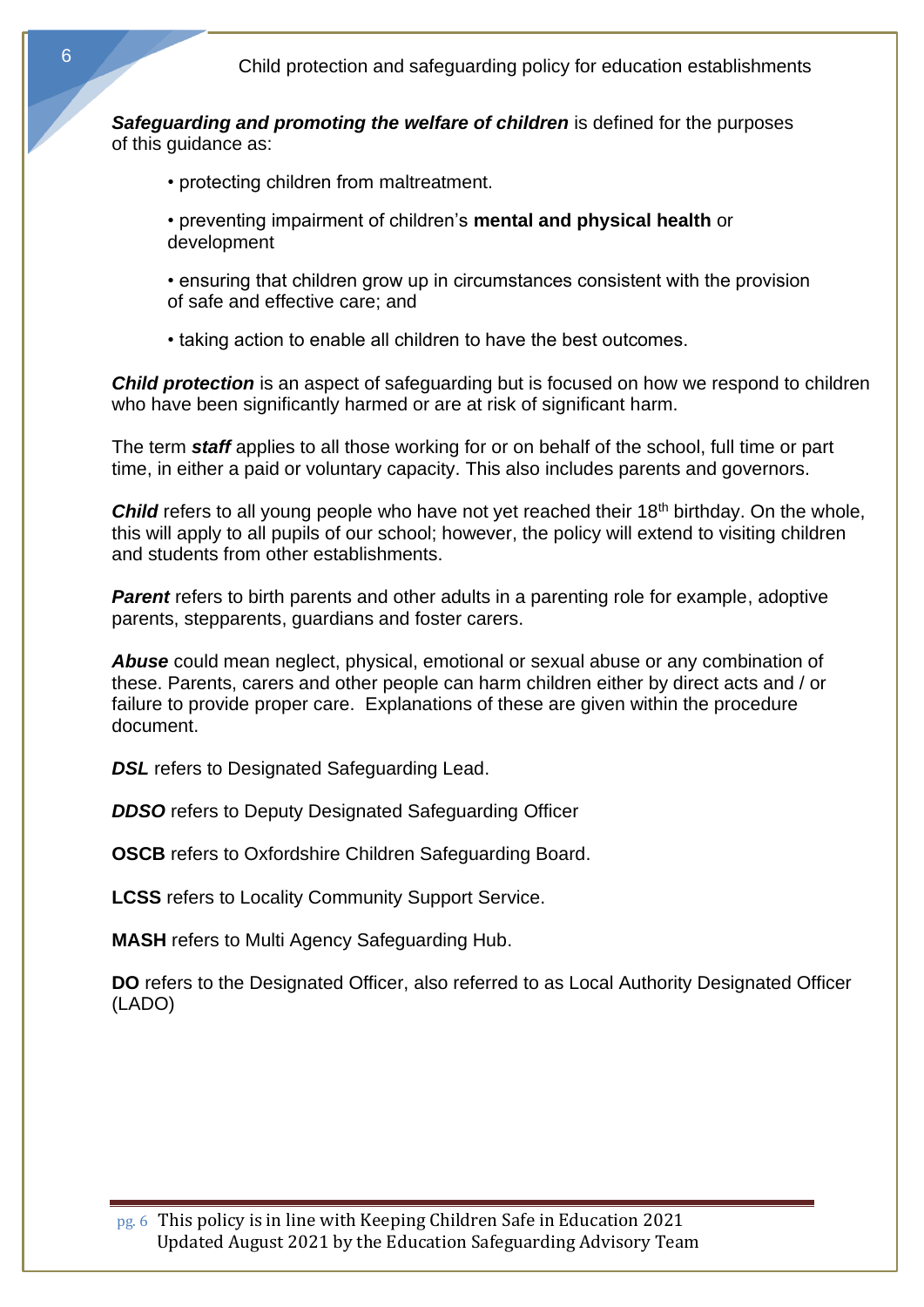#### **4. The aims of these procedures are:**

- To provide staff with the framework to promote and safeguard the wellbeing of children and in so doing ensure they meet their statutory responsibilities.
- To ensure consistent good practice across the school and ensure that safeguarding follows a whole school/college approach.

#### **5. Principles and Values**

Children have a right to feel secure and cannot learn effectively unless they do so.

All children have a right to be protected from harm.

All staff have a key role in prevention of harm and an equal responsibility to act on any suspicion or disclosure that may indicate a child is at risk of harm, either in the school or in the community, taking into account *contextual safeguarding*, (Annex 6) in accordance with the guidance.

We acknowledge that working in partnership with other agencies protects children and reduces risk and so we will engage in partnership working throughout the child protection process to safeguard children.

Whilst the school will work openly with parents as far as possible, it reserves the right to contact Children's Social Care or the police, without notifying parents if this is believed to be in the child's best interests.

We will always act in the best interests of the child and ensure that our decisions around safeguarding take a child-centred and coordinated approach.

#### **6. Leadership and Management**

We recognise that staff anxiety around child protection can compromise good practice and so have established clear lines of accountability, training and advice to support the process and individual staff.

In this school, any individual can contact the Designated Safeguarding Lead (DSL) or the Deputy (DDSO) if they have concerns about a young person.

Our Headteacher takes overall responsibility for safeguarding, ensuring the DSL and the DSL team are fulfilling their role.

There are two nominated safeguarding governors Georgina Glenny and Sevi Losifdou, who will take leadership responsibility for safeguarding. The Chair of Governors, Ailsa Granne*,* will receive reports of allegations against the headteacher and act on the behalf of the governing body.

As an employer we follow safer recruitment guidance as set out in KCSIE 2021

pg. 7 This policy is in line with Keeping Children Safe in Education 2021 Updated August 2021 by the Education Safeguarding Advisory Team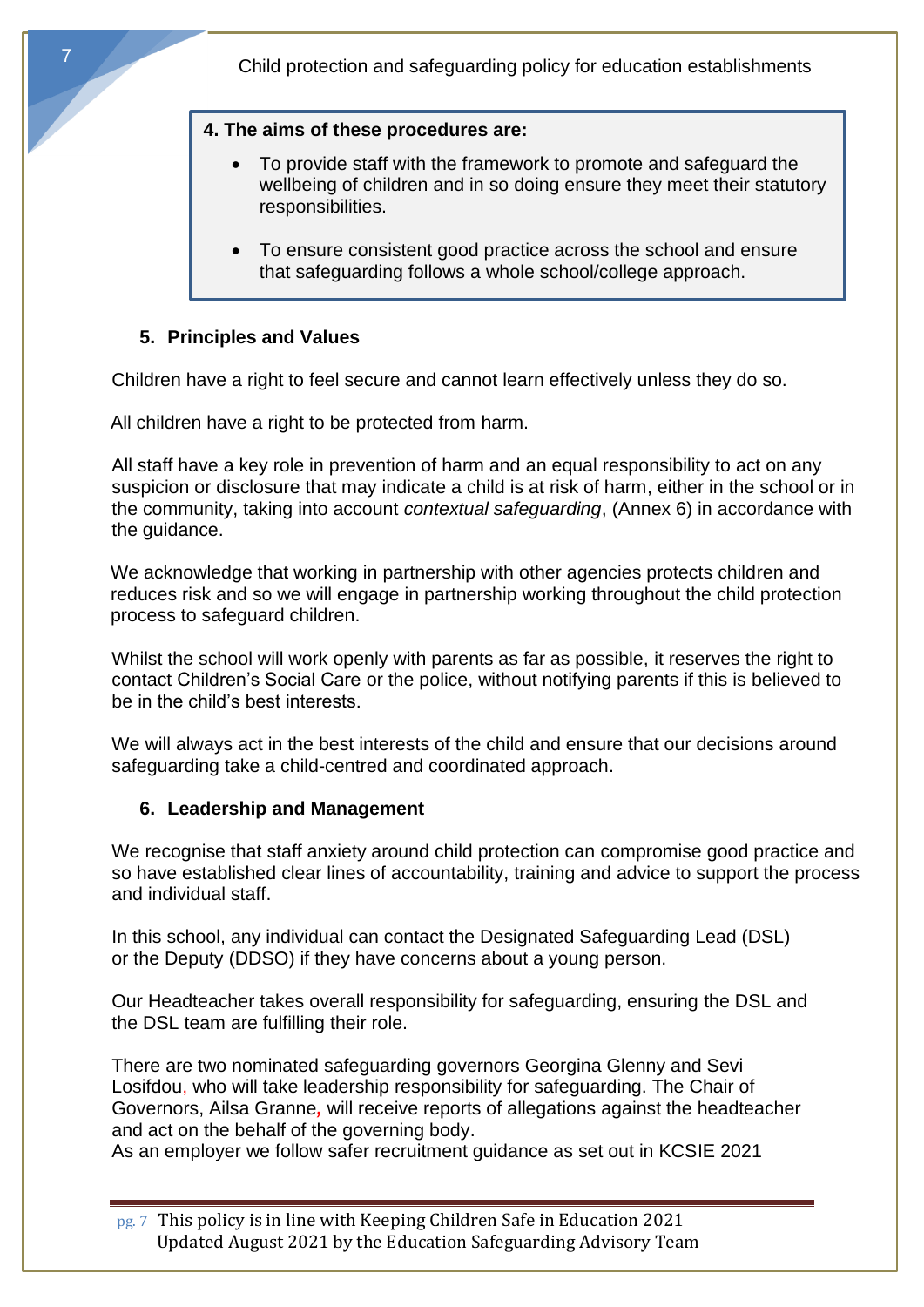## **7. Record Keeping**

- Staff will record any welfare concerns that they have about a child on the electronic system 'My Concern' and pass them without delay to the DSL. Records will be completed on the same day as the incident/event is reported to the staff member, using the child's words and facts.
- All safeguarding concerns, discussions and decisions (and justifications for those decisions) will be recorded. If members of staff are in any doubt about recording requirements, they should discuss their concerns with the DSL.
- Safeguarding records are kept in accordance with General Data Protection Regulations (GDPR) and our own school GDPR policy and are retained centrally and securely by the DSL. Safeguarding records are shared with staff on a 'need to know' basis only.
- All safeguarding records will be transferred in accordance with GDPR to the child's subsequent school/setting, under confidential and separate cover. These will be given to the new DSL and a receipt of delivery will be obtained.
- Our record keeping procedures are in line with the KCSiE guidance.
- The Headteacher will be kept informed of any significant issues by the DSL, if they are not the DSL.

## **8. Confidentiality and Information Sharing**

- Rose Hill Primary School recognises that all matters relating to child protection are confidential. The Headteacher or DSL will only disclose information about a child to other members of staff on a 'need to know' basis.
- All members of staff must be aware that whilst they have duties to keep any information confidential, they also have a professional responsibility to share information with other agencies to safeguard children.
- All staff must be aware that they cannot promise a child they will keep secrets which might compromise the child's safety or wellbeing.
- There is a lawful basis for child protection concerns to be shared with agencies who have a statutory duty for child protection.
- Governing bodies and proprietors should ensure relevant staff have due regard to the relevant data protection principles, which allow them to share (and withhold) personal information, as provided for in the Data Protection Act 2018 and the GDPR.

pg. 8 This policy is in line with Keeping Children Safe in Education 2021 Updated August 2021 by the Education Safeguarding Advisory Team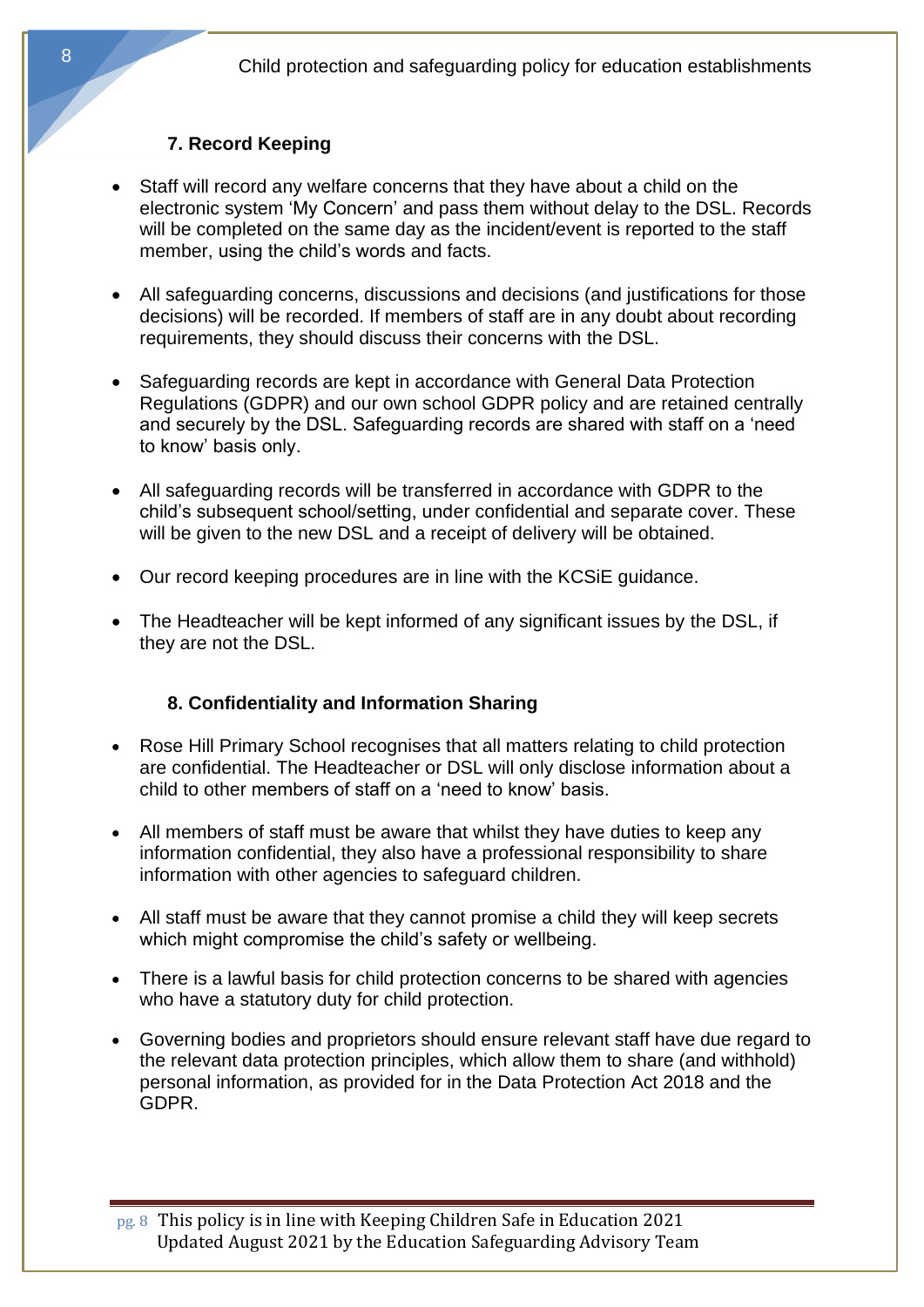- DfE Guidance on Information Sharing (July 2018) provides further detail. [https://www.gov.uk/government/publications/safeguarding-practitioners](https://www.gov.uk/government/publications/safeguarding-practitioners-information-sharing-advice)[information-sharing-advice](https://www.gov.uk/government/publications/safeguarding-practitioners-information-sharing-advice)
- OSCB provides advice on the Seven Golden Rules of Information Sharing [https://www.oscb.org.uk/wp-content/uploads/2019/07/The-Seven-Golden-Rules](https://www.oscb.org.uk/wp-content/uploads/2019/07/The-Seven-Golden-Rules-for-Info-Sharing.pdf)[for-Info-Sharing.pdf](https://www.oscb.org.uk/wp-content/uploads/2019/07/The-Seven-Golden-Rules-for-Info-Sharing.pdf)
- Guidance to support schools with Data protection activity, including compliance with GDPR [Data Protection Tool Kit](https://www.gov.uk/government/publications/data-protection-toolkit-for-schools)

## **9. Training**

All staff in our school are expected to be aware of the signs and symptoms of abuse and must be able to respond appropriately.

Our DSL undergoes training to provide them with the knowledge and skills required to carry out their role. Our DSL and any members of our DSL team undergo their DSL training every 2 years through the OSCB to enable them to fulfil their role.

Training is provided for all staff to a generalist level every 3 years, regular updates around safeguarding are shared with staff regularly.

Separate training is provided to all new staff on appointment as part of their induction process which would also include Online Safety.

Any update in national or local guidance will be shared with all staff in briefings and then captured in the next whole school training. This policy will be updated during the year to reflect any changes brought about by new guidance.

## **10. Safeguarding Children with Special Educational Needs and Disabilities**

Rose Hill Primary School acknowledges that children with special educational needs (SEN) and disabilities can face additional safeguarding challenges as they may have an impaired capacity to resist or avoid abuse.

Rose Hill Primary School will ensure that children with SEN and disabilities, specifically those with communication difficulties, will be supported to ensure that their voice is heard and acted upon.

Members of staff are encouraged to be aware that children with SEN and disabilities can be disproportionally impacted by safeguarding concerns such as bullying. All members of staff will be encouraged to appropriately explore possible indicators of abuse such as behaviour/mood change or injuries and not to assume that they are related to the child's disability and be aware that children with SEN and disabilities may not always outwardly display indicators of abuse.

#### **11.Reporting and referring concerns**

pg. 9 This policy is in line with Keeping Children Safe in Education 2021 Updated August 2021 by the Education Safeguarding Advisory Team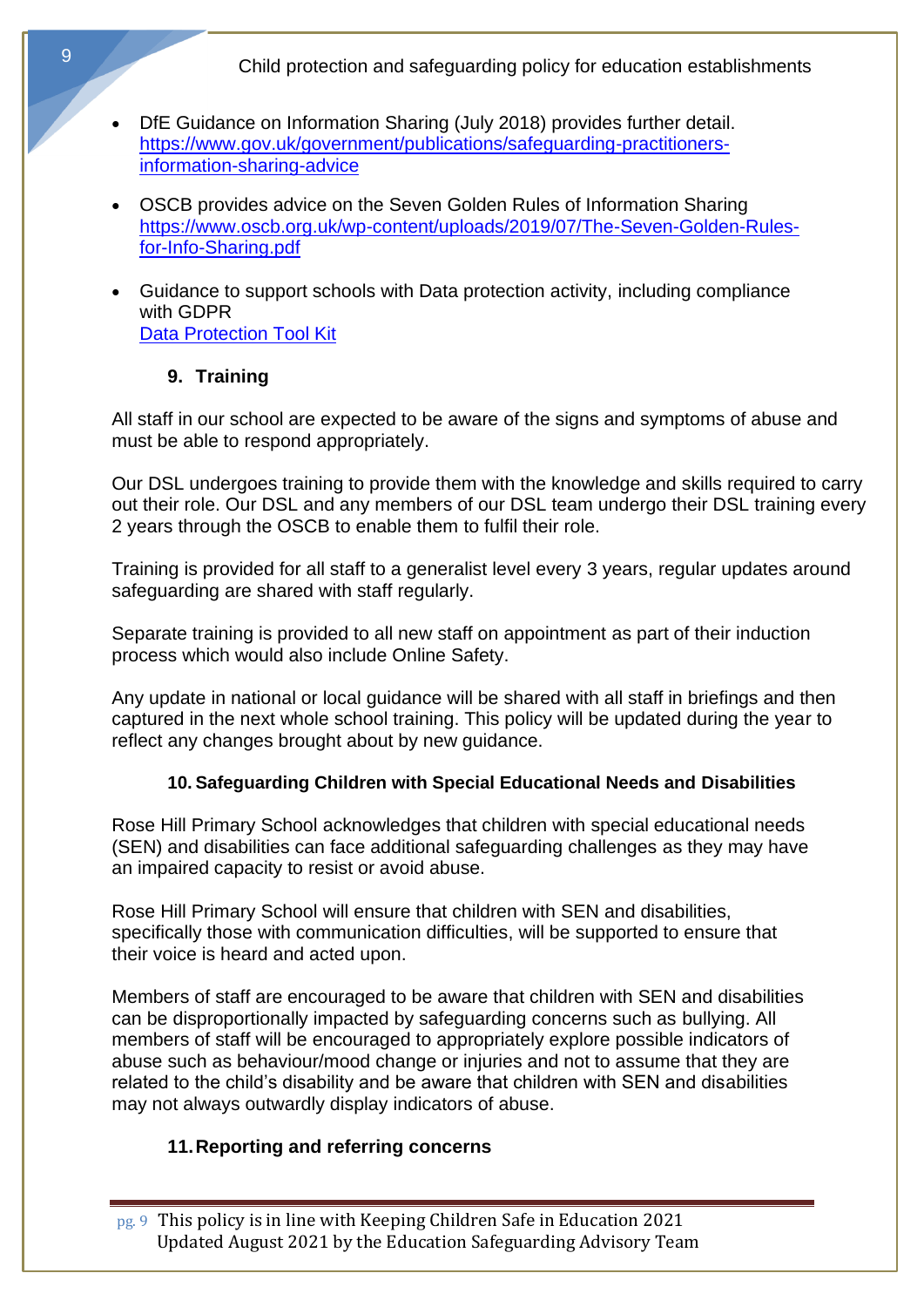KCSIE 2021 states: "No single practitioner can have a full picture of a child's needs and circumstances. If children and families are to receive the right help at the right time, **everyone** who comes into contact with them has a role to play in identifying concerns, sharing information and taking prompt action.

In our school we recognise the importance of sharing information and reporting concerns to help ensure children are protected.

The following procedures apply to all staff working in the school and will be covered by training to enable staff to understand their role and responsibility.

The aim of our procedures is to provide a robust framework which enables staff to take appropriate action when they are concerned that a child is being harmed or is at risk of harm.

The prime concern at all stages must be the interests and safety of the child. Where there is a conflict of interest between the child and an adult, the interests of the child must be paramount.

All staff are aware that very young children with those with disabilities, special needs or with language delay may be more likely to communicate concerns with behaviours rather than words. Additionally, staff will question the cause of knocks and bumps in children who have limited mobility which will include children visiting the site as well as those who are children at our school.

#### **If a member of staff suspects abuse, spots signs or indicators of abuse, mental health concerns or they have a disclosure of abuse made to them they must:**

- 1. Make an initial record of the information on the same day via 'My Concern' electronic system.
- 2. Report it to the DSL/DDSO immediately.
- 3. The DSL will consider if there is a requirement for immediate medical intervention, however urgent medical attention should not be delayed if the DSL is not immediately available.
- 4. Make an accurate factual record as soon as possible and within 24 hours of the occurrence, of all that has happened, including details of:
	- Dates and times of their observations
	- Dates and times of any discussions in which they were involved
	- Any injuries
	- Explanations given by the child / adult
	- What action was taken
	- Any actual words or phrases used by the child
	- Any questions the staff member asked (remembering not to ask any leading questions)

pg. 10 This policy is in line with Keeping Children Safe in Education 2021 Updated August 2021 by the Education Safeguarding Advisory Team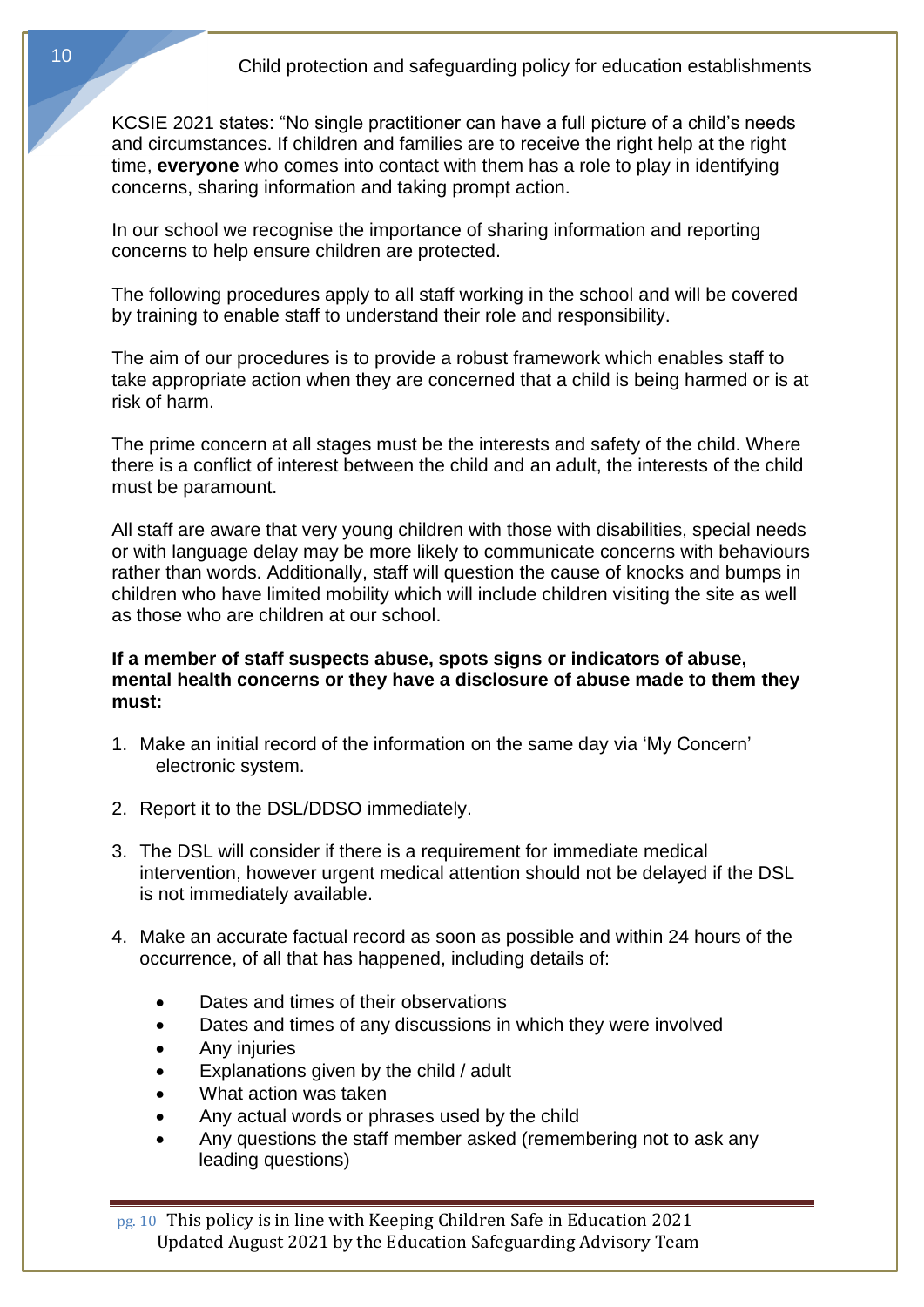5. In the absence of the DSL or their Deputy, be prepared to refer directly to Children's Social Care (and the police if appropriate), if there is the potential for immediate significant harm or to carry out a no names consultation with LCSS, if appropriate.

#### **Following a report of concerns, the DSL must:**

- 1. Decide whether there are sufficient grounds for suspecting significant harm, in which case a referral must be made to Children's Social Care and the police if it is appropriate. The rationale for this decision should be recorded by the DSL.
- 2. Normally the school should try to discuss any concerns about a child's welfare with the family and where possible, seek their agreement before making a referral to Children's Social Care. However, in accordance with DfE guidance, this should only be done when it will not place the child at increased risk or could impact a police investigation. Where there are doubts or reservations about involving the child's family, the DSL should clarify with Children's Social Care or the police whether the parents should be told about the referral and, if so, when and by whom. This is important in cases where the police may need to conduct a criminal investigation. The child's views should also be taken into account.
- 3. If there are grounds to suspect a child is suffering, or is likely to suffer, significant harm the DSL (or Deputy) must contact Children's Social Care via MASH, sharing:
	- i. the known facts
	- ii. any suspicions or allegations
	- iii. whether or not there has been any contact with the child's family.

The MASH can be contacted by phone on **0345 050 7666.**

- 4. If a child is in immediate danger and urgent protective action is required, the police must be called. The DSL/DDSO must then notify Children's Social Care of the occurrence and what action has been taken.
- 5. When a pupil needs *urgent* medical attention and there is suspicion of parental abuse causing the medical need, the DSL or their Deputy should seek immediate advice from the MASH about informing the parents, remembering that parents should normally be informed if a child requires urgent hospital attention. However, as in all cases, if it is felt this could put the child more at risk then all action should be taken in the best interests of the child.
- 6. If there is not considered to be a risk of significant harm, the DSL/DDSO will either actively monitor the situation, consider the Early Help process or contact the LCSS for a no names consultation.

## **All contact details are in ANNEX 8.**

## **12.Multi-agency Working**

pg. 11 This policy is in line with Keeping Children Safe in Education 2021 Updated August 2021 by the Education Safeguarding Advisory Team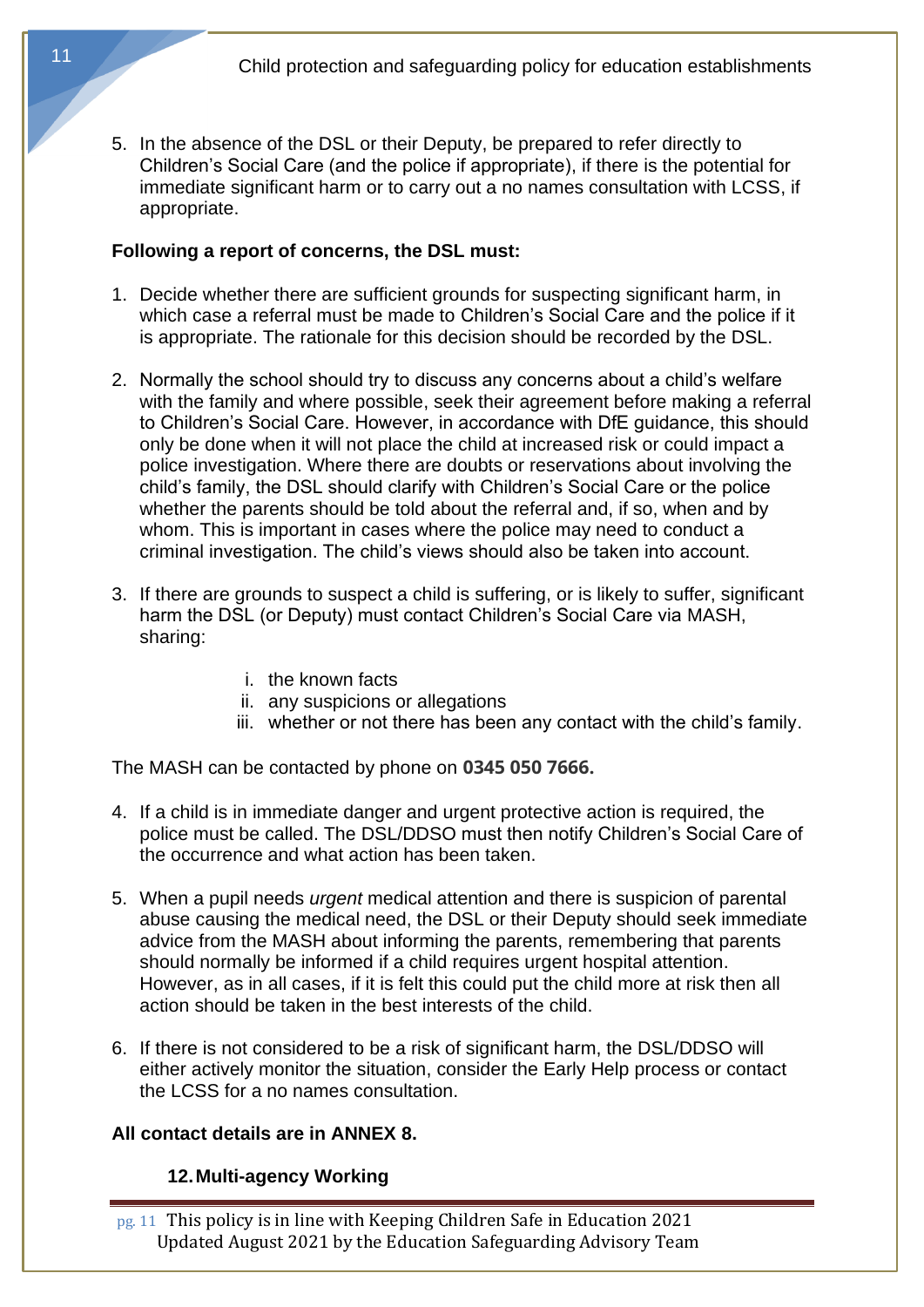Rose Hill Primary School recognises and is committed to its responsibility to work with other professionals and agencies in line with statutory quidance.

Schools are not the investigating agency when there are child protection concerns. We will, however, contribute to the investigation and assessment processes as required. Rose Hill Primary School recognises the importance of multi-agency working and will support attendance at relevant safeguarding meetings, including Child Protection Conferences, Core Groups, Strategy Meetings, Child in Need meetings or other early help multi-agency meetings.

The School Leadership Team and DSL/DDSO will work to establish strong and cooperative relationships with relevant professionals in other agencies.

#### **13.Safer Recruitment**

- Rose Hill Primary School is committed to ensuring the development of a safe culture and that all steps are taken to recruit staff and volunteers who are safe to work with our pupils and staff.
- The Governing Body and Leadership Team are responsible for ensuring that the school follows safe recruitment processes outlined within guidance.
- Rose Hill Primary School is responsible for ensuring that the school maintains an accurate Single Central Record (SCR) in line with statutory guidance.
- The Governing Body will ensure that at least one of the people who conducts a recruitment interview has completed safer recruitment training.
- We are also committed to supporting the statutory guidance from the Department for Education on the application of the Childcare (Disqualification) Regulations 2009 and related obligations under the Childcare Act 2006 in schools.
- We advise all staff to disclose any reason that may affect their suitability to work with children that could be a transferable risk to their role.

#### **14.Allegations against staff or volunteers**

This procedure should be used in all cases in which it is alleged a member of staff or volunteer in a school, or another adult who works with children has:

- **behaved in a way that has harmed a child or may have harmed a child.**
- **possibly committed a criminal offence against or related to a child; or**
- **behaved towards a child or children in a way that indicates he or she would pose a risk of harm to children.**
- **Behaved or may have behaved in a way that indicates they may not be suitable to work with children**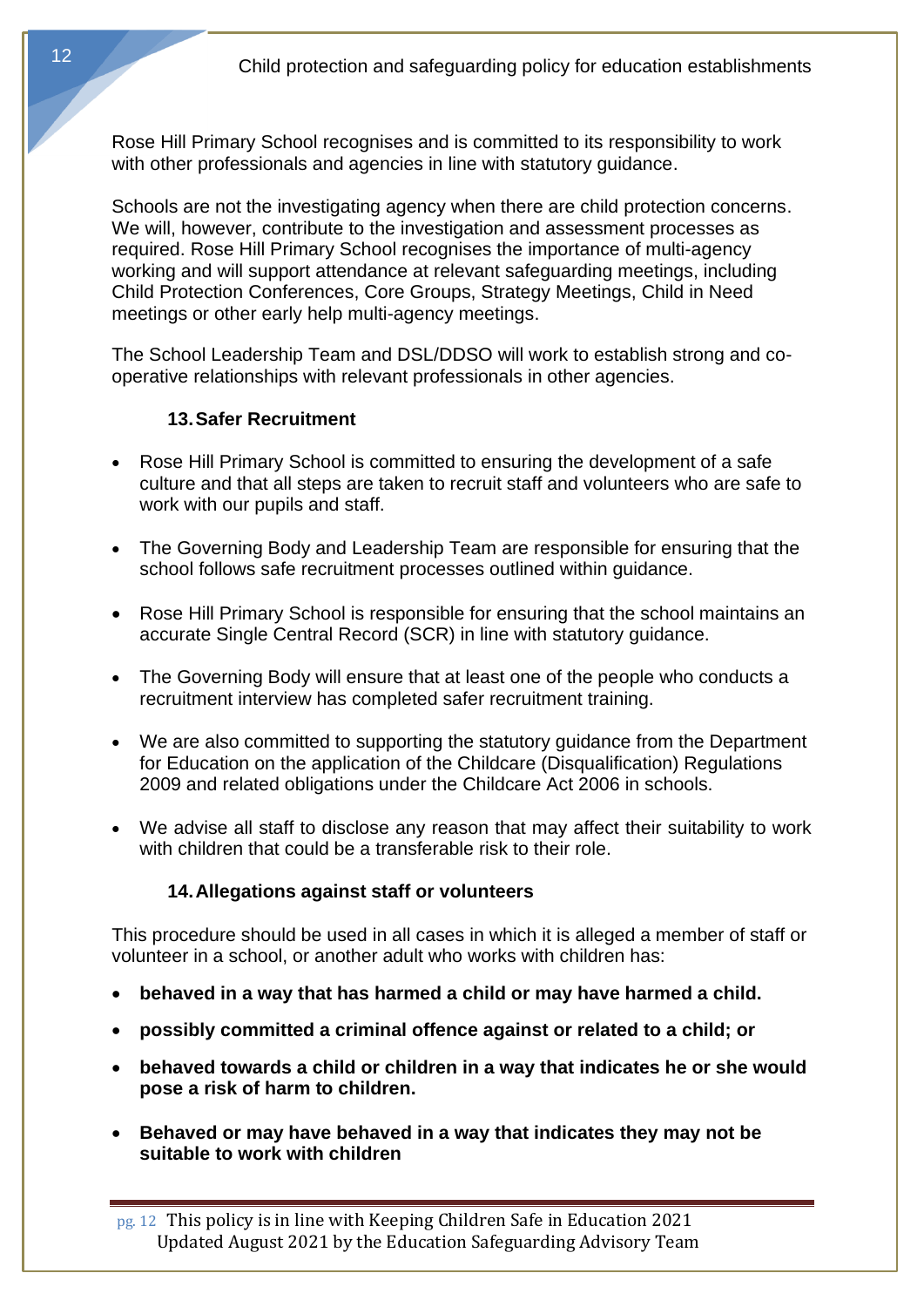In dealing with allegations or concerns against an adult, staff must:

- Report any concerns about the conduct of any member of staff or volunteer to the headteacher as soon as possible.
- If an allegation is made against the headteacher, the concerns need to be raised with the Chair of Governor as soon as possible. If the Chair of Governors is not available, then the Designated Officer team for Oxfordshire should be contacted directly.
- Whilst schools and colleges are not the employer of supply staff, they should ensure allegations are dealt with properly. In no circumstances should a school or college decide to cease to use a supply staff due to safeguarding concerns, without finding out the facts and liaising with the local authority designated officer team (LADO) to determine a suitable outcome. Further information can be found in KCSiE 2021
- There may be situations when the headteacher or Chair of Governors will want to involve the police immediately, for example, if the person is deemed to be an immediate risk to children or there is evidence of a possible criminal offence.
- Once an allegation has been received by the headteacher or Chair of Governors, they will contact the LADO team on 01865 810603 or [lado.safeguardingchildren@oxfordshire.gov.uk](mailto:lado.safeguardingchildren@oxfordshire.gov.uk) as soon as possible and before carrying out any investigation into the allegation other than preliminary enquiries.

In liaison with the LADO team, the school will determine how to proceed and if necessary, a referral will be made to the MASH and/or the police.

The LADO team in Oxfordshire is currently staffed by Jo Lloyd (LADO), Donna Crozier, Sandra Barratt and Lorna Berry.

The team will assess the information provided and advise on next steps, in line with KCSIE 2021 part 4, and Oxfordshire County Council's Designated Officers' local procedures.

#### **15.Whistleblowing in a Safeguarding Context**

While the school has a separate whistleblowing policy, this is a summary that outlines the process when there is a concern that safeguarding issues have not been reported or followed correctly.

This does not replace the whistleblowing policy and should be read in conjunction with the school policy.

**Whistleblowing** is a term that is used when staff want to report a concern within their organisation that involves their manager or a person senior to them in the organisation which may prevent them from following the normal reporting systems.

pg. 13 This policy is in line with Keeping Children Safe in Education 2021 Updated August 2021 by the Education Safeguarding Advisory Team

13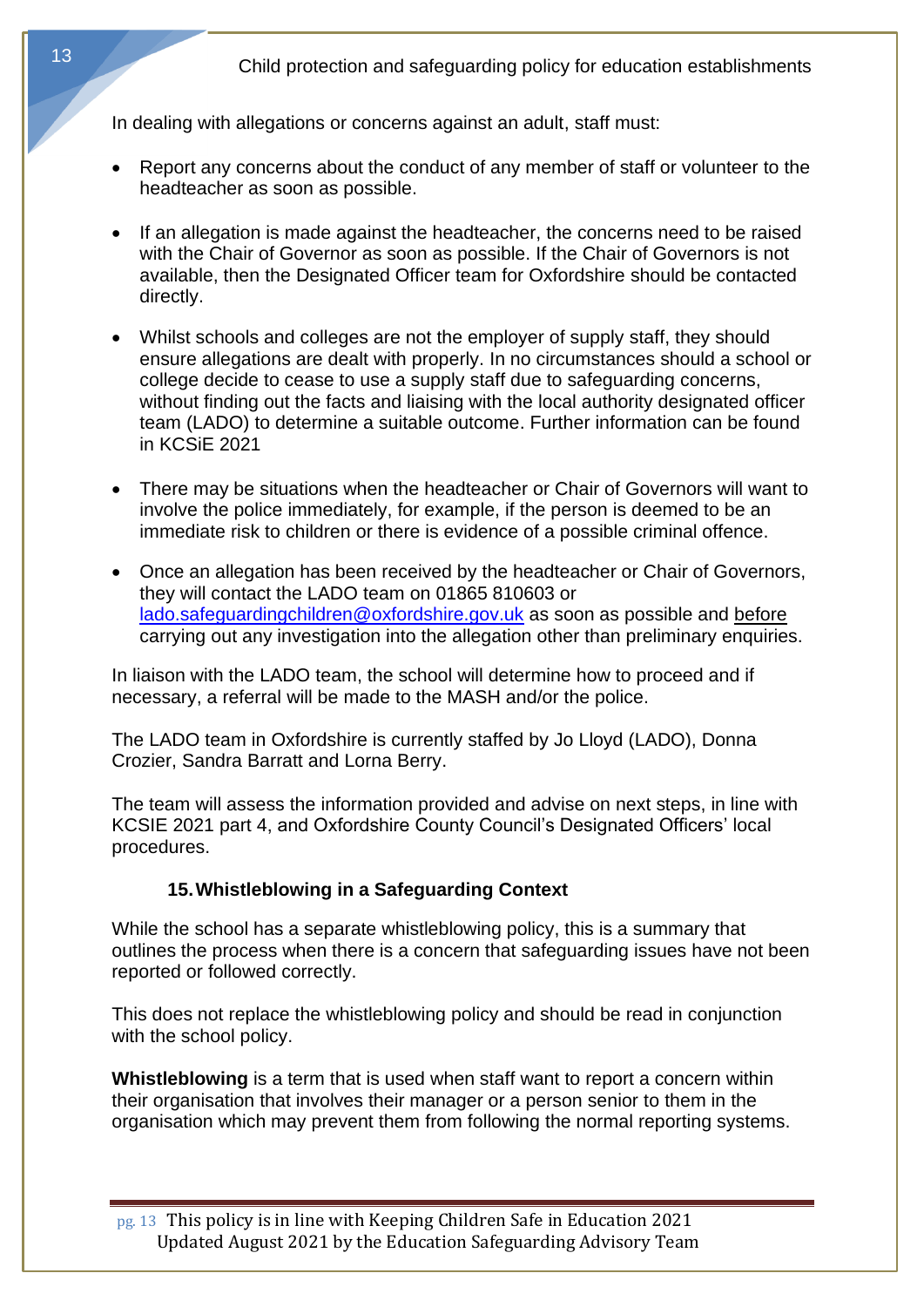There are a limited number of areas that can be called Whistleblowing, and the policy protects staff from being punished for raising concerns.

Within Rose Hill Primary School, the headteacher, Sue Vermes, is senior manager and responsible for all staff. If you are concerned that any member of staff within the school is not following safeguarding processes or behaving in a way that is placing children at risk, you should, in the first place, make the headteacher aware.

If your concern is about the headteacher, you should raise this with Ailsa Granne, our Chair of Governors by email: agranne@rosehillprimary.org

If you would prefer to raise your concerns outside of the school, then you are able to contact the NSPCC whistleblowing line on 0800 028 0285 or email [help@nspcc.org.uk](mailto:help@nspcc.org.uk) for national organisations or make contact with Oxfordshire County Council.

If you believe that a member of the school staff is harming a child (an allegation) and this has been reported to the headteacher and no / insufficient action has been taken, or the member of staff you have concerns about is the headteacher, then you are able to contact the Designated Officers team (LADO) on 01865 810603 or email [lado.safeguardingchildren@oxfordshire.gov.uk](mailto:lado.safeguardingchildren@oxfordshire.gov.uk)

If you believe that a child is being abused by individuals outside the school, you can make a referral to Children's Social Care by calling the MASH on: **0345 050 7666** (office hours) or **08450 507666** (outside of office hours).

Further guidance for staff can be accessed through:

[https://www.gov.uk/government/publications/what-to-do-if-youre-worried-a-child-is](https://www.gov.uk/government/publications/what-to-do-if-youre-worried-a-child-is-being-abused--2)[being-abused--2](https://www.gov.uk/government/publications/what-to-do-if-youre-worried-a-child-is-being-abused--2) and through the NSPCC website [https://www.nspcc.org.uk/what-is](https://www.nspcc.org.uk/what-is-child-abuse/types-of-abuse/)[child-abuse/types-of-abuse/](https://www.nspcc.org.uk/what-is-child-abuse/types-of-abuse/)

#### **16.Preventing radicalisation**

All of our staff will undergo online Prevent Awareness training to support them in identifying radicalisation and in understanding what steps they need to take to protect the children and families in our school.

This offers an introduction to the Prevent duty and explains how it aims to safeguard vulnerable people from being radicalised, supporting terrorism, or becoming terrorists themselves.

[http://www.elearning.prevent.homeoffice.gov.uk](http://www.elearning.prevent.homeoffice.gov.uk/)

#### **Prevent Referrals**

This package builds on the Prevent awareness eLearning training. It is designed to make sure that when we share a concern that a vulnerable individual may be being

pg. 14 This policy is in line with Keeping Children Safe in Education 2021 Updated August 2021 by the Education Safeguarding Advisory Team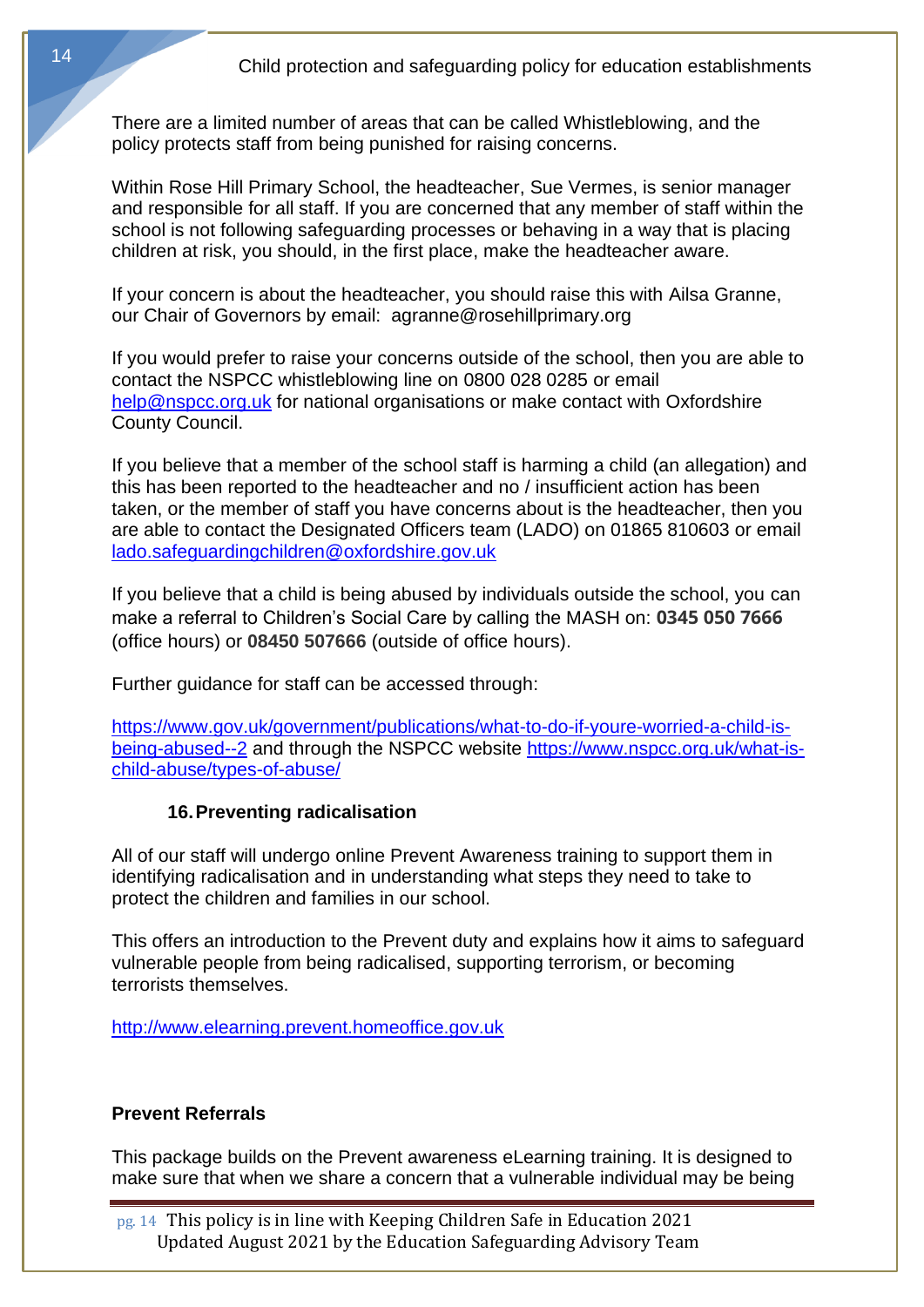radicalised, that the referral is robust, informed and with good intention, and that the response to that concern is considered, and proportionate.

<https://www.elearning.prevent.homeoffice.gov.uk/preventreferrals>

#### **Channel Awareness**

This training package is for anyone who may be asked to contribute to, sit on, or even run a Channel Panel. It is aimed at all levels, from a professional asked to input and attend for the first time, to a member of staff new to their role and organising a panel meeting.

<https://www.elearning.prevent.homeoffice.gov.uk/channelawareness>

link to OSCB guidance on PREVENT [https://www.oscb.org.uk/safeguarding](https://www.oscb.org.uk/safeguarding-themes/prevent/)[themes/prevent/](https://www.oscb.org.uk/safeguarding-themes/prevent/)

#### **17.Related Safeguarding Policies**

This policy should be read in conjunction with the policies as listed below:

- Behaviour Management, linked to the Use of Physical Intervention
- Online Safety and Social Media
- Anti-Bullying
- Data Protection and Information Sharing
- Image Use
- Relationship & Sex Education
- Personal and Intimate Care
- Health and Safety
- Attendance
- Risk Assessments (e.g. school trips, use of technology)
- First Aid and Accidents
- Code of Conduct (including Acceptable Use of Technology)
- Safer Recruitment
- Whistleblowing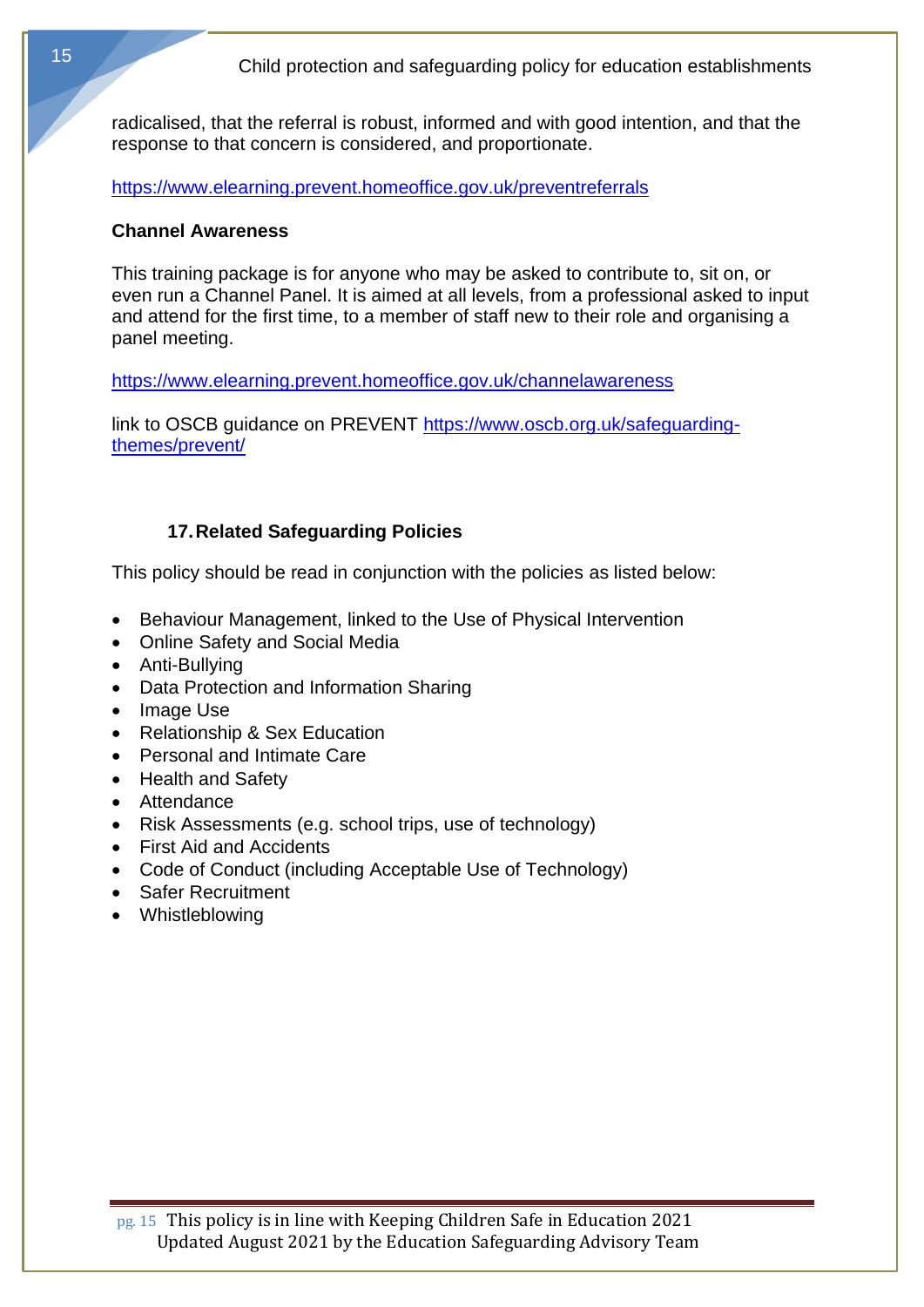#### **18.Policy review**

As a school, we review this policy at least annually in line with DfE, OSCB and OCC requirements and other relevant statutory guidance.

**Date approved by governing body: 29/09/21**

**Date reviewed by governing body: 29/09/22**

pg. 16 This policy is in line with Keeping Children Safe in Education 2021 Updated August 2021 by the Education Safeguarding Advisory Team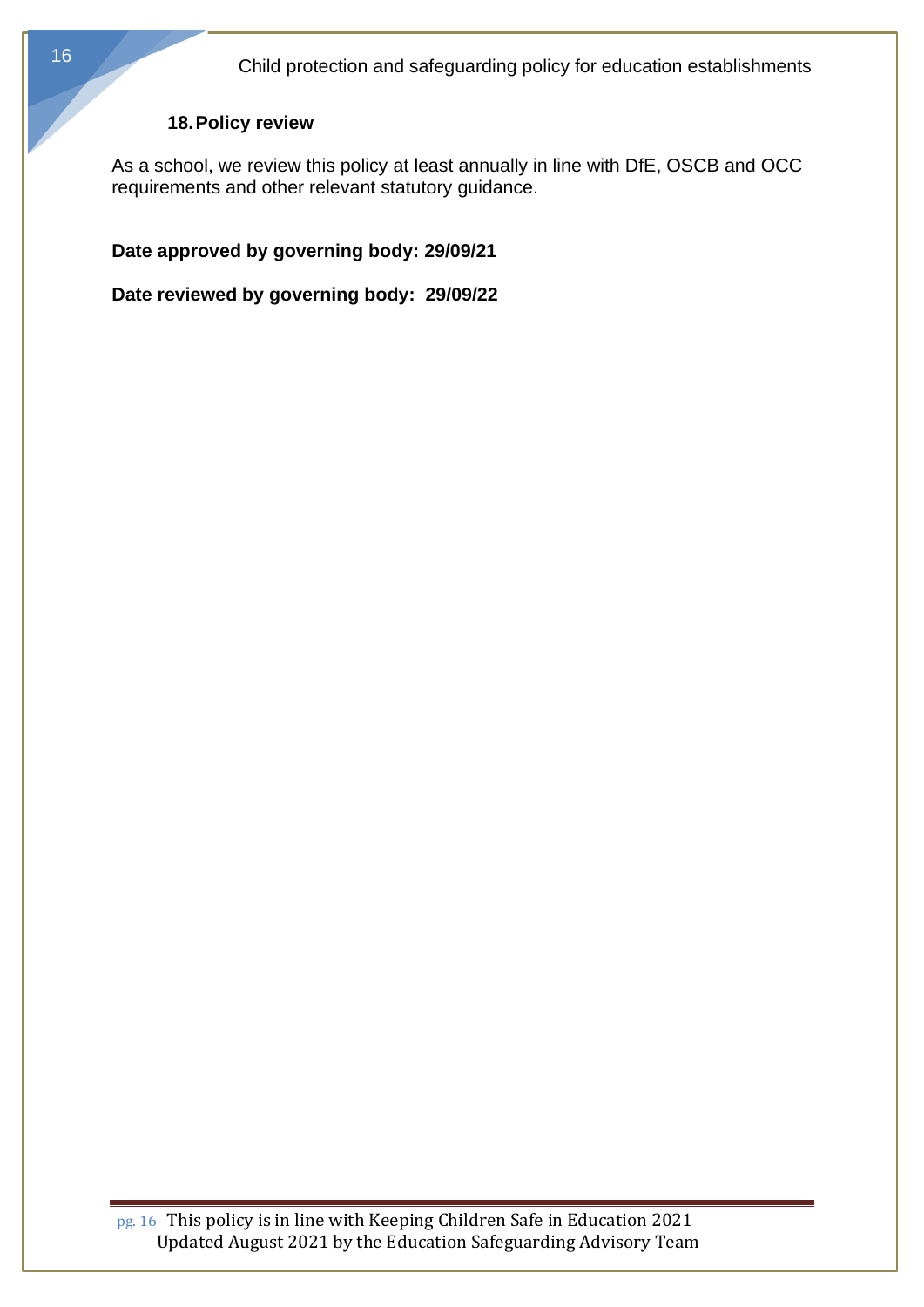## **Annex 1**

## **Roles and Responsibilities within Rose Hill Primary School,**

## **1) Staff responsibilities**

All staff have a key role to play in identifying concerns early and in providing help for children. To achieve this, they will:

- Establish and maintain an environment where children feel secure, are encouraged to talk, and are listened to.
- Ensure children know that there are adults in the school who they can approach if they are worried or have concerns.
- Plan opportunities within the curriculum for children to develop the skills they need to recognise, assess, and manage risk appropriately and keep themselves safe.
- Attend training in order to be aware of and alert to the signs of abuse.
- Maintain an attitude of "it could happen here" with regards to safeguarding.
- Record their concerns if they are worried that a child is being abused and report these to the DSL as soon as practical that day. If the DSL is not contactable immediately a DDSL should be informed.
- Be prepared to refer directly to Social Care, and the police if appropriate, if there is a risk of significant harm and the DSL or DDSL is not available.
- Follow the allegations procedures, as set out in this policy and KCSIE 2021, if the disclosure is an allegation against a member of staff.
- Follow the procedures set out by the Oxfordshire Safeguarding Children Board (OSCB) and take account of guidance issued by the DfE.
- Support pupils in line with their child protection plan.
- Treat information with confidentiality but never promising to 'keep a secret'.
- Notify the DSL or DDSL of any child on a child protection plan or child in need plan who has unexplained absence.
- Have an understanding of Early Help, contextual safeguarding and be prepared to identify and support children who may benefit from early help.
- Liaise with other agencies that support pupils and provide early help.
- Ensure they know who the DSL and DDSL are and know how to contact them.
- Have an awareness of the Child Protection Policy, the Behaviour Policy, the Staff Behaviour Policy (or Code of Conduct), procedures relating to the safeguarding response for children who go missing from education and the role of the DSL.
- Have an awareness of Mental Health problems and how in some cases are an indicator of the child being at risk of harm.

## **2) Senior Management Team responsibilities**:

• Contribute to inter-agency working in line with Working Together to Safeguard Children 2018 guidance.

pg. 17 This policy is in line with Keeping Children Safe in Education 2021 Updated August 2021 by the Education Safeguarding Advisory Team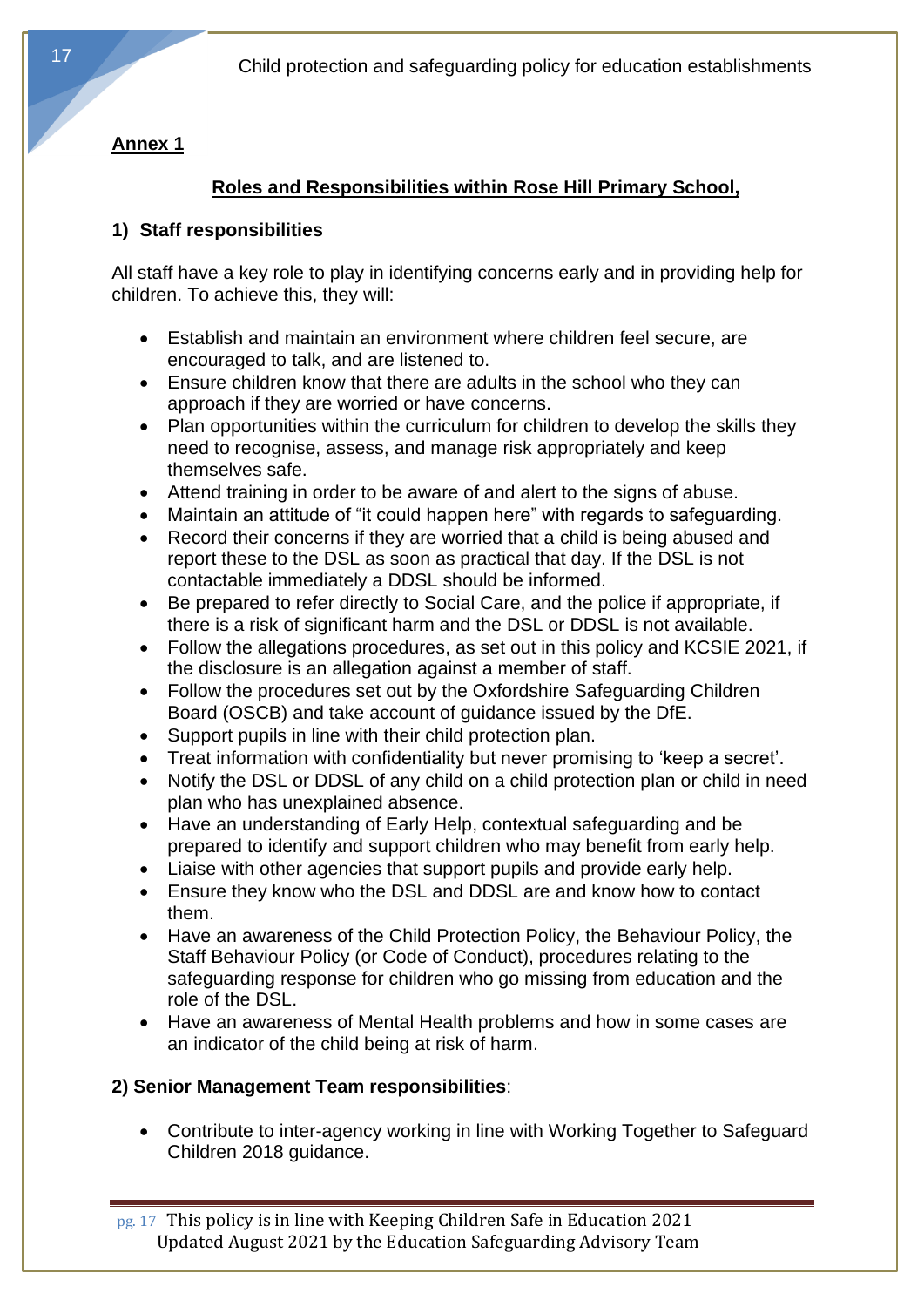- Provide a co-ordinated offer of early help when additional needs of children are identified.
- Ensure staff are alert to the various factors that can increase the need for early help as written in KCSIE 2021.
- Working with Children's Social Care, supporting their assessment and planning processes including the school's attendance, including school holidays, at conference and core group meetings and the contribution of written reports for these meetings.
- Carry out tasks delegated by the governing body such as training of staff, safer recruitment and maintaining a single central register.
- Provide support and advice on all matters pertaining to safeguarding and child protection to all staff, regardless of their position within the school.
- Treat any information shared by staff or pupils with respect and follow agreed policies and procedures.
- Ensure that allegations or concerns against staff are dealt with in accordance with guidance from Department for Education (DfE) and the OSCB procedures.

#### **3) Governing body responsibilities**

- Ensure the school has effective safeguarding policies and procedures including a Child Protection Policy, a Staff Behaviour Policy or Code of Conduct, a Behaviour Policy and a written response to children who go missing from education.
- Ensure OSCB is informed in line with local requirements via the annual safeguarding report returned to the Education Safeguarding Advisory Team.
- Ensure recruitment, selection and induction follows safer recruitment practice including all appropriate checks.
- Ensure allegations against staff are dealt with by the headteacher and that allegations against the headteacher are dealt with by the Chair of Governors.
- Ensure a member of the Senior Leadership Team is appointed as Designated Safeguarding Lead and has this recorded in their job description.
- Ensure staff have been trained appropriately and this is updated in line with guidance.
- Ensure any safeguarding deficiencies or weaknesses are remedied without delay.
- Ensure a nominated governor for safeguarding is identified.
- Ensure they facilitate a whole school or college approach to safeguarding. This means ensuring safeguarding and child protection are at the forefront and underpin all relevant aspects of process and policy development. Ultimately, all systems, processes and policies should operate with the best interests of the child at their heart.
- Ensure that, as part of the requirement for staff to undergo regular updated safeguarding training, including online safety and the requirement to ensure children are taught about safeguarding, is integrated, aligned, and considered as part of the whole school or college safeguarding approach and wider staff training and curriculum planning.
- Consider the above training requirements, governing bodies and proprietors should have regard to the Teachers' Standards which set out the expectation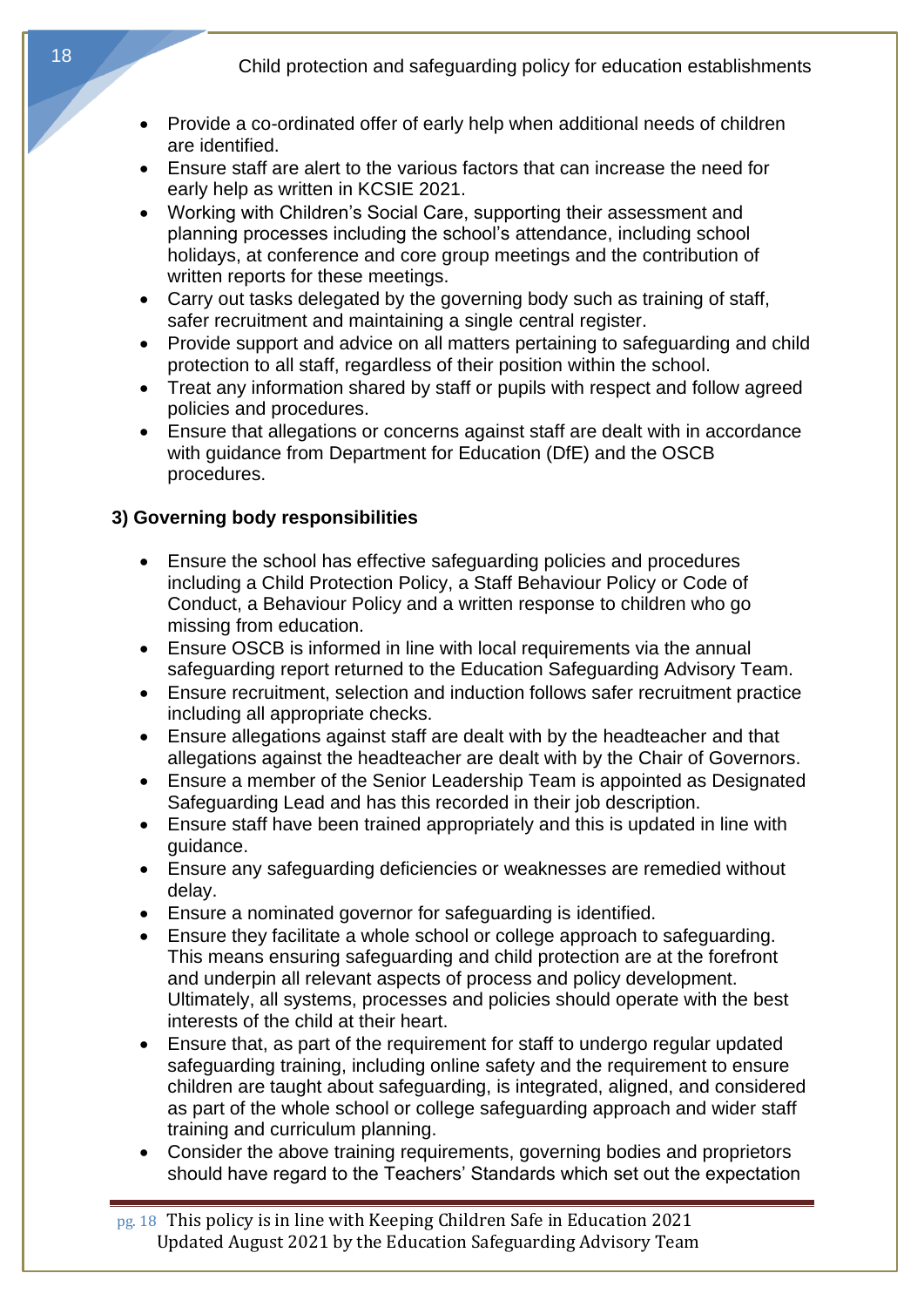that all teachers manage behaviour effectively to ensure a good and safe educational environment and requires teachers to have a clear understanding of the needs of all pupils.

• Ensure where governing bodies or proprietors hire or rent out school or college facilities/premises to organisations or individuals (for example to community groups, sports associations, and service providers to run community or extra-curricular activities) they should ensure that appropriate arrangements are in place to keep children safe.

#### **4) DSL responsibilities** *(in conjunction with DSL role description in KCSiE)*

In addition to the role of all staff and the senior management team, the DSL will:

- Refer cases to MASH, and the police where appropriate, in a timely manner avoiding any delay that could place the child at more risk.
- Assist the Governing Body in fulfilling its safeguarding responsibilities set out in legislation and statutory guidance.
- Attend appropriate training and demonstrate evidence of continuing professional development to carry out the role.
- Ensure every member of staff knows who the DSL and the DDSL are, have an awareness of the DSL role and know how to contact them.
- Ensure all staff and volunteers understand their responsibilities in being alert to the signs of abuse and responsibility for referring any concerns about a child to the DSL and concerns about an adult to the headteacher.
- Ensure whole school training occurs regularly, with at least annual updates so that staff and volunteers can fulfil their responsibilities knowledgeably.
- Ensure any members of staff joining the school outside the agreed training schedule receive induction prior to commencement of their duties.
- Keep records of child protection concerns securely and separately from the main pupil file and use these records to assess the likelihood of risk.
- Ensure that safeguarding records are transferred accordingly (separate from pupil files) and in a timely fashion when a child transfers school.
- Ensure that, where a pupil transfers school and is subject to a child protection plan or is a Child We Care For, their information is passed to the new school immediately and that the child's social worker is informed. Consideration should be given to convening a transition meeting prior to moving if the case is complex or on-going.
- Be aware of the training opportunities and information provided by OSCB to ensure staff are aware of the latest local guidance on safeguarding.
- Develop, implement, and review procedures in the school that enable the identification and reporting of all cases, or suspected cases, of abuse.
- Meet any other expectations set out for DSLs in KCSIE 2021
- Help promote educational outcomes by sharing the information about the welfare, safeguarding and child protection issues that children, including children with a social worker, are experiencing, or have experienced, with teachers and school and college leadership staff.
- Work alongside and liaise with the three Safeguarding Partners in line with Working together to Safeguard Children and NSPCC. [When to call the police](https://www.npcc.police.uk/documents/Children%20and%20Young%20people/When%20to%20call%20the%20police%20guidance%20for%20schools%20and%20colleges.pdf)  [guidance](https://www.npcc.police.uk/documents/Children%20and%20Young%20people/When%20to%20call%20the%20police%20guidance%20for%20schools%20and%20colleges.pdf)

pg. 19 This policy is in line with Keeping Children Safe in Education 2021 Updated August 2021 by the Education Safeguarding Advisory Team

19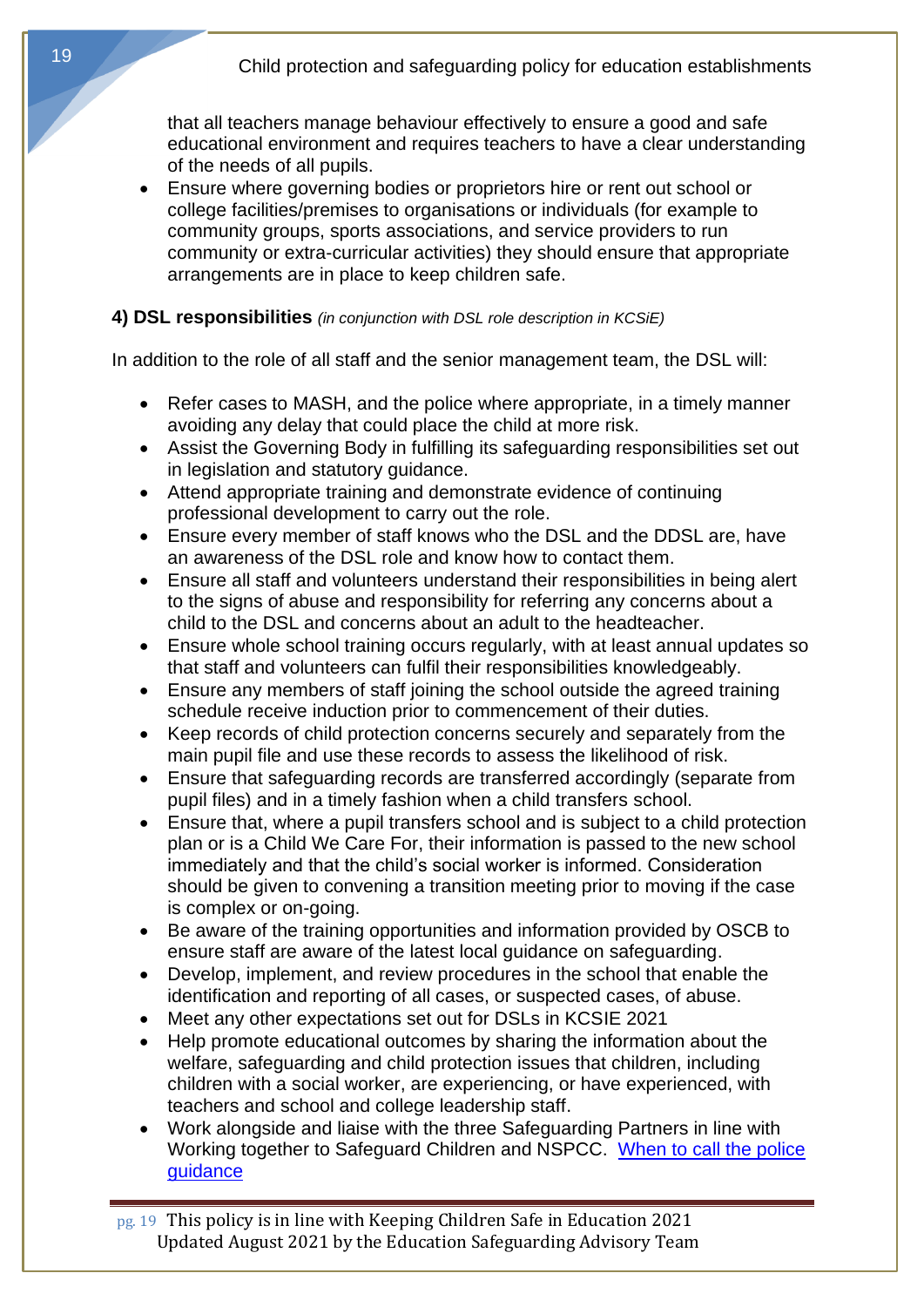## **Annex 2**

## **Dealing with disclosures**

#### **All staff should ensure:**

A member of staff who is approached by a child should listen positively and try to reassure them. They cannot promise complete confidentiality and should explain that they may need to pass information to other professionals, to help keep the child or other children safe. The degree of confidentiality should always be governed by the need to protect the child.

Additional consideration needs to be given to children with communication difficulties and for those whose preferred language is not English. It is important to communicate with them in a way that is appropriate to their age, understanding and preference.

All staff should know who the DSL is and who to approach if the DSL is unavailable. Ultimately, all staff have the responsibility to make a referral to the police or social care directly and should do this if, for whatever reason, there are difficulties following the agreed protocol, e.g. they are the only adult on the school premises at the time and have concerns about sending a child home.

#### **Guiding principles: the seven R's:**

#### **Receive**

- Listen to what is being said, without displaying shock or disbelief
- Accept what is said and take it seriously
- Make a note of what has been said as soon as practicable

#### **Reassure**

- Reassure the pupil, but only so far as is honest and reliable
- Don't make promises you may not be able to keep e.g. 'I'll stay with you' or 'everything will be alright now' or 'I'll keep this confidential'
- Do reassure e.g. you could say: 'I believe you', 'I am glad you came to me', 'I am sorry this has happened', 'We are going to do something together to get help'

## **Respond**

- Respond to the pupil only as far as is necessary for you to establish whether or not you need to refer this matter, but do not interrogate for full details
- Do not ask 'leading' questions i.e. 'did he touch your private parts?' or 'did she hurt you?' Such questions may invalidate your evidence (and the child's) in any later prosecution in court
- Do not ask the child why something has happened.

pg. 20 This policy is in line with Keeping Children Safe in Education 2021 Updated August 2021 by the Education Safeguarding Advisory Team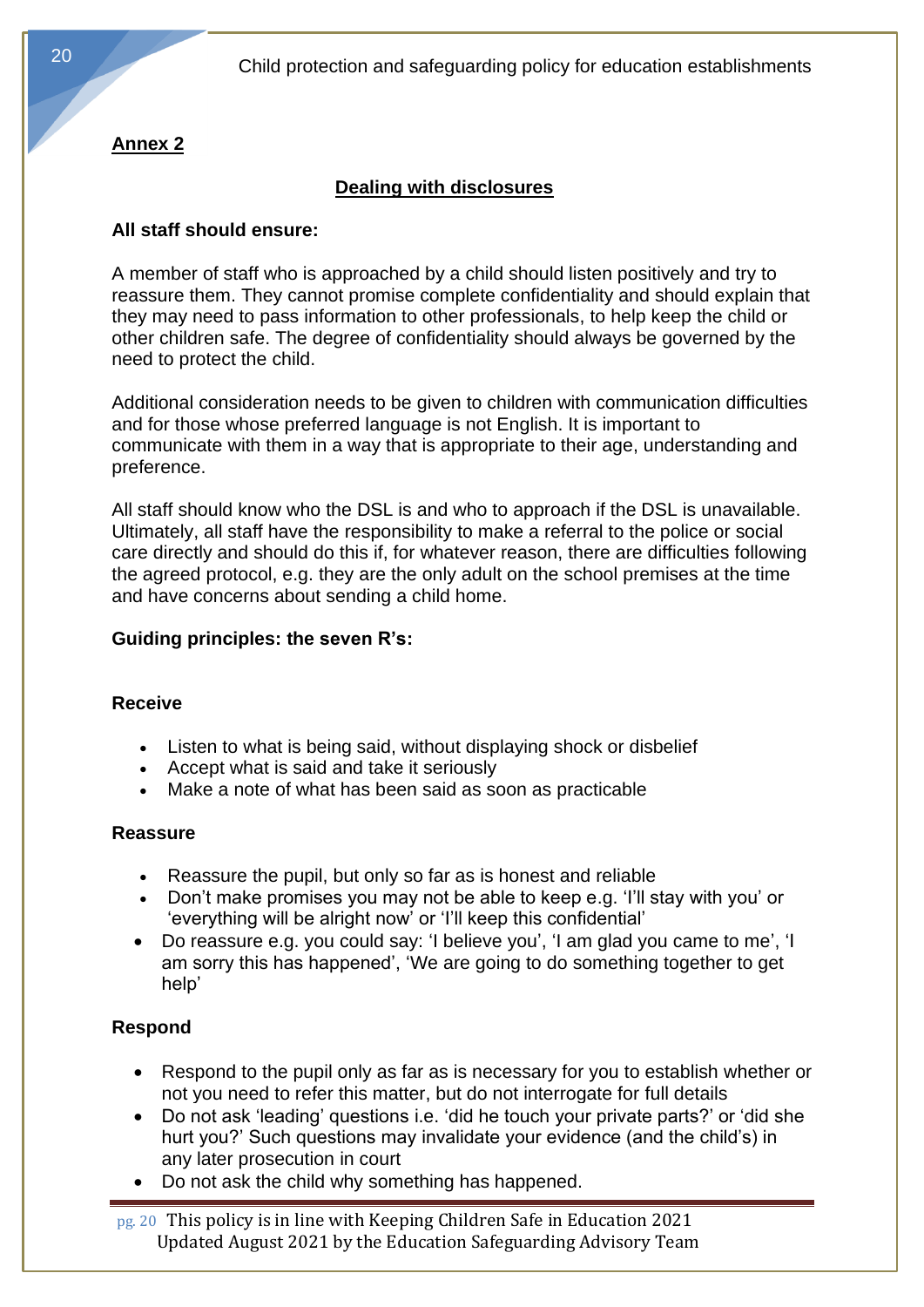- Do not criticise the alleged perpetrator; the pupil may care about him/her, and reconciliation may be possible
- Do not ask the pupil to repeat it all for another member of staff. Explain what you have to do next and whom you have to talk to. Reassure the pupil that it will be a senior member of staff

#### **Report**

- Share concerns with the DSL as soon as possible via 'My Concern' and speaking to them directly if further advice is needed.
- If you are not able to contact your DSL or the Deputy, and the child is at risk of immediate harm, contact MASH or Police immediately

## **Record**

- If possible, make some very brief notes at the time, and record them as soon as possible on our electronic system 'My Concern'.
- Keep your original notes on file.
- Record the date, time, place, persons present and noticeable nonverbal behaviour, and the words used by the child. If the child uses sexual 'pet' words, record the actual words used, rather than translating them into 'proper' words
- Complete a body map to indicate the position of any noticeable bruising
- Record facts and observable things, rather than your 'interpretations' or 'assumptions'

#### **Remember**

- Support the child: listen, reassure, and be available
- Complete confidentiality is essential. Share your knowledge only with appropriate professional colleagues
- Try to get some support for yourself if you need it

## **Review processes (led by DSL)**

- Has the action taken provided good outcomes for the child?
- Did the procedure work?
- Were any deficiencies or weaknesses identified in the procedure? Have these been remedied?
- Is further training required?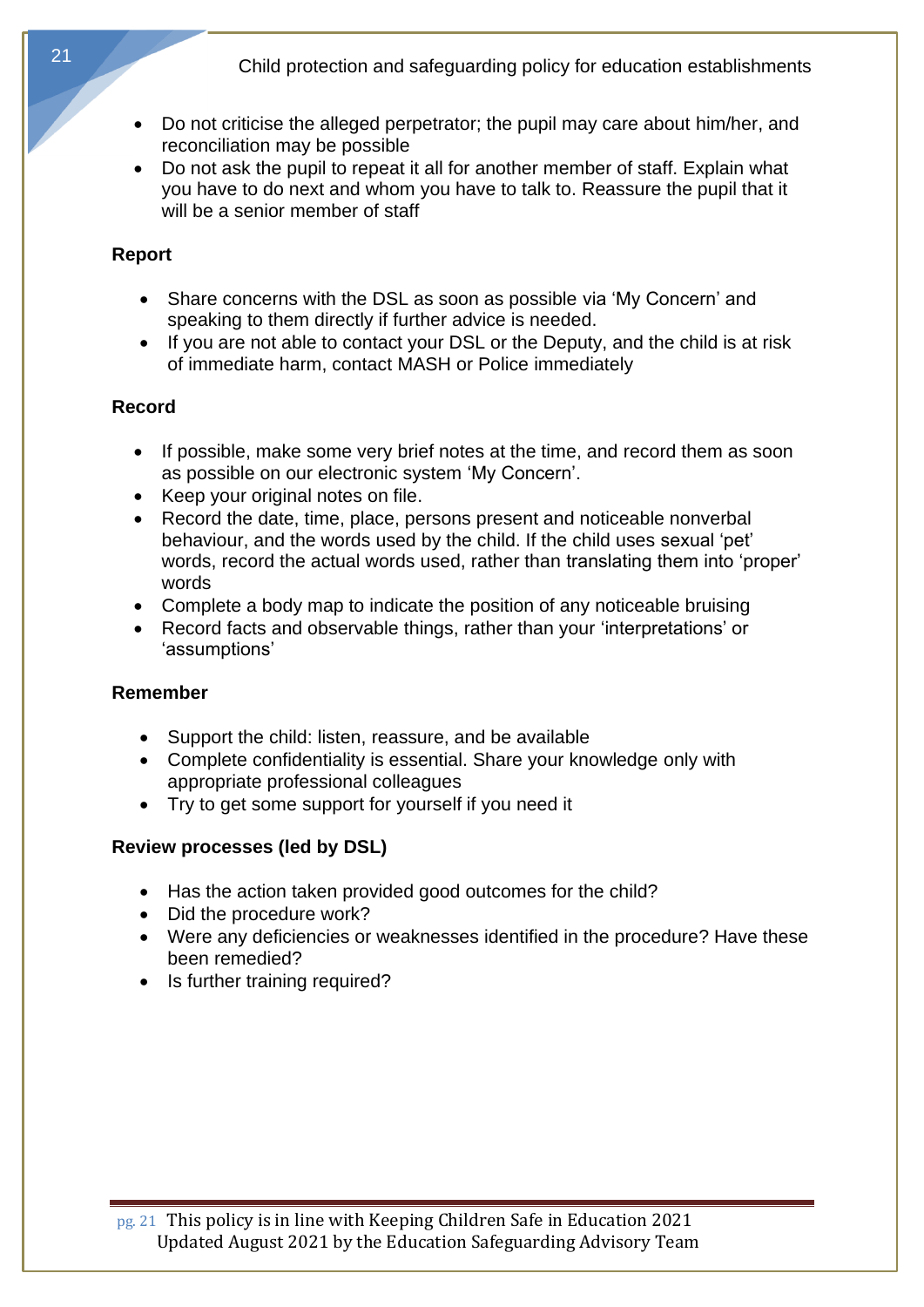## **Annex 3**

## **Abuse and Neglect**

Knowing what to look for is vital to the early identification of abuse and neglect. **All** staff should be aware of indicators of abuse and neglect so that they are able to identify cases of children who may be in need of help or protection. If staff are unsure, they should **always** speak to the designated safeguarding lead (or deputy).

**All** school and college staff should be aware that abuse, neglect and safeguarding issues are rarely stand-alone events that can be covered by one definition or label. In most cases, multiple issues will overlap with one another.

#### **Definitions and Indicators of abuse and neglect**

**Abuse**: a form of maltreatment of a child. Somebody may abuse or neglect a child by inflicting harm or by failing to act to prevent harm. Children may be abused in a family or in an institutional or community setting by those known to them or, more rarely, by others. Abuse can take place wholly online, or technology may be used to facilitate offline abuse. Children may be abused by an adult or adults or by another child or children.

**Physical abuse**: a form of abuse which may involve hitting, shaking, throwing, poisoning, burning, or scalding, drowning, suffocating or otherwise causing physical harm to a child. Physical harm may also be caused when a parent or carer fabricates the symptoms of, or deliberately induces, illness in a child.

#### **Indicators of physical abuse / factors that should increase concern**

- Multiple bruising or bruises and scratches (especially on the head and face)
- Clusters of bruises e.g., fingertip bruising (caused by being grasped)
- Bruises around the neck and behind the ears the most common abusive injuries are to the head
- Bruises on the back, chest, buttocks, or on the inside of the thighs
- Marks indicating injury by an instrument e.g., linear bruising (stick), parallel bruising (belt), marks of a buckle
- Bite marks
- Deliberate burning may also be indicated by the pattern of an instrument or object – e.g., electric fire, cooker, cigarette
- Scalds with upward splash marks or *tide marks*
- Untreated injuries
- Recurrent injuries or burns
- Bald patches.

**In the social context of the school, it is normal to ask about a noticeable injury. The response to such an enquiry is generally light-hearted and detailed. So, most of all, concern should be increased when:**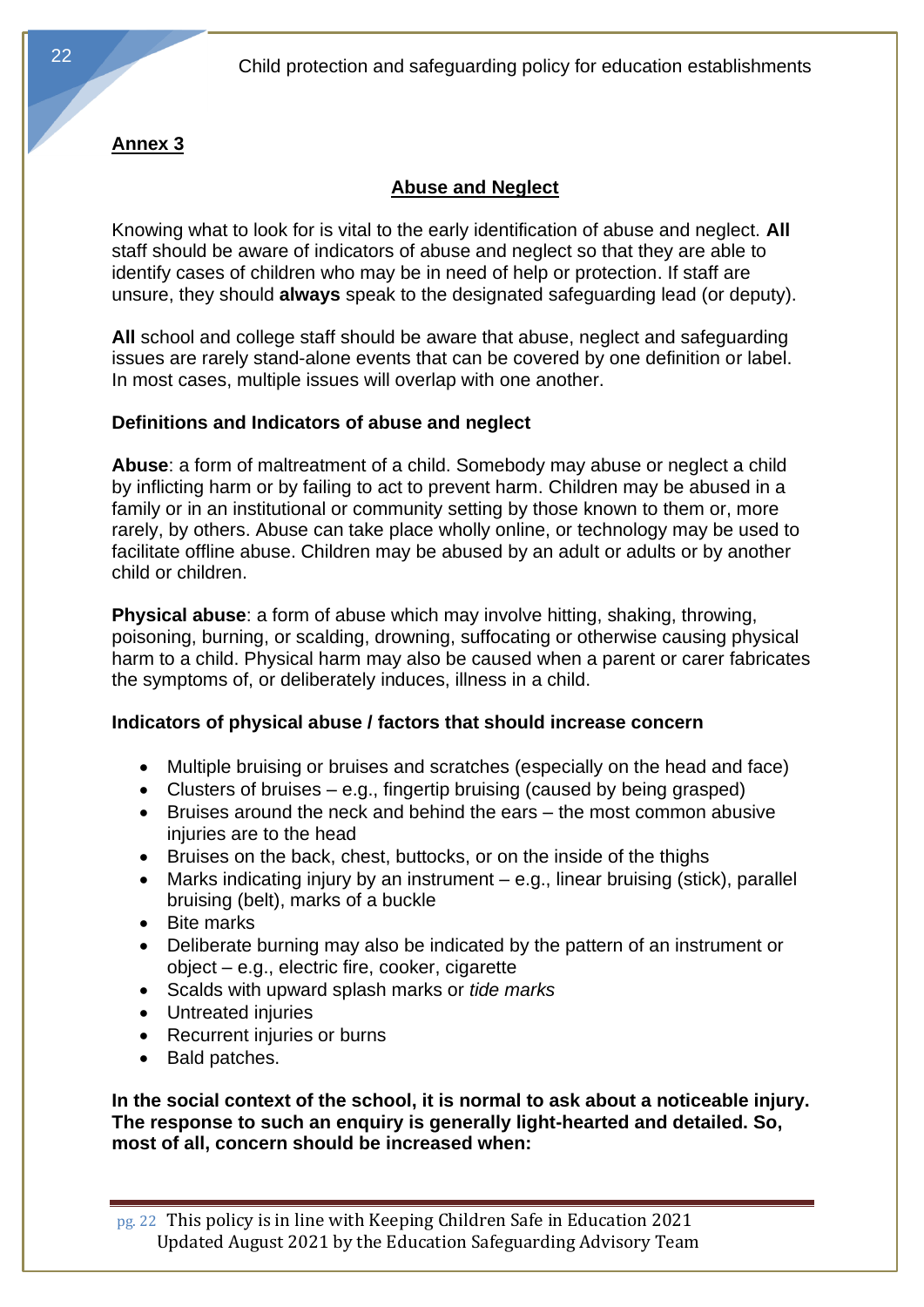- the explanation given does not match the injury
- the explanation uses words or phrases that do not match the vocabulary of the child (adult words)
- no explanation is forthcoming
- the child (or the parent/carer) is secretive or evasive
- the injury is accompanied by allegations of abuse or assault

#### **You should be concerned if the child or young person:**

- is reluctant to have parents/carers contacted
- runs away or shows fear of going home
- is aggressive towards themselves or others
- flinches when approached or touched
- is reluctant to undress to change clothing for sport
- wears long sleeves during hot weather
- is unnaturally compliant in the presence of parents/carers.
- has a fear of medical help or attention
- admits to a punishment that appears excessive.

Link to OSCB guidance on physical abuse [https://www.oscb.org.uk/safeguarding](https://www.oscb.org.uk/safeguarding-themes/physical-abuse/)[themes/physical-abuse/](https://www.oscb.org.uk/safeguarding-themes/physical-abuse/)

**Emotional abuse**: the persistent emotional maltreatment of a child such as to cause severe and adverse effects on the child's emotional development. It may involve conveying to a child that they are worthless or unloved, inadequate, or valued only insofar as they meet the needs of another person. It may include not giving the child opportunities to express their views, deliberately silencing them or 'making fun' of what they say or how they communicate. It may feature age or developmentally inappropriate expectations being imposed on children. These may include interactions that are beyond a child's developmental capability as well as overprotection and limitation of exploration and learning or preventing the child from participating in normal social interaction. It may involve seeing or hearing the illtreatment of another. It may involve serious bullying (including cyberbullying), causing children frequently to feel frightened or in danger, or the exploitation or corruption of children. Some level of emotional abuse is involved in all types of maltreatment of a child, although it may occur alone.

#### **Indicators of emotional abuse**

#### **Developmental issues**

- Delays in physical, mental, and emotional development
- Poor school performance
- Speech disorders, particularly sudden disorders or changes.

#### **Behaviour**

- Acceptance of punishment which appears excessive
- Over-reaction to mistakes
- Continual self-deprecation (I'm stupid, ugly, worthless etc)
- Neurotic behaviour (such as rocking, hair-twisting, thumb-sucking)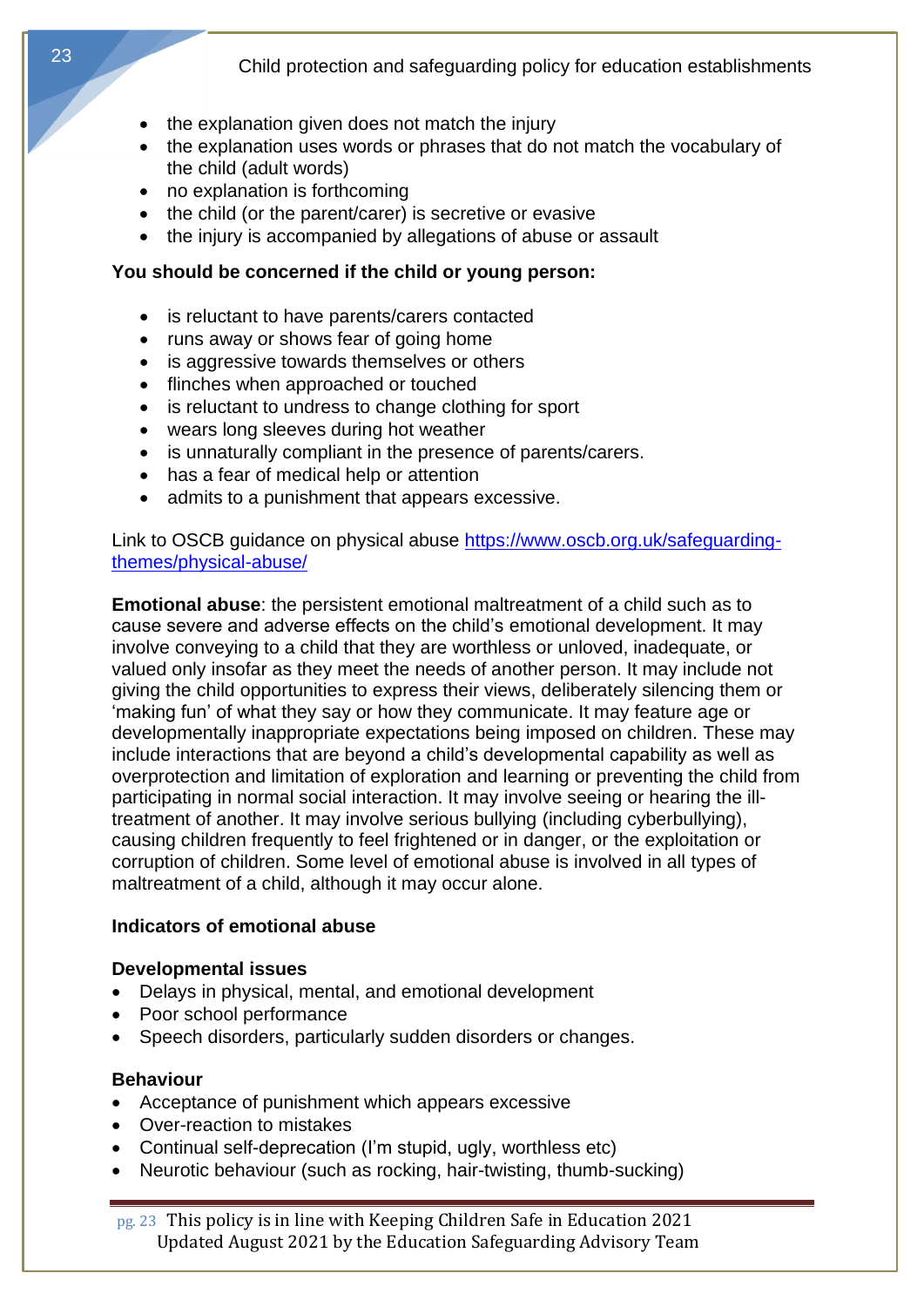- Self-mutilation
- Suicide attempts
- Drug/solvent abuse
- Running away
- Compulsive stealing, scavenging
- Acting out
- Poor trust in significant adults
- Regressive behaviour e.g., wetting
- Eating disorders
- Destructive tendencies
- Neurotic behaviour
- Arriving early at school, leaving late

#### **Social issues**

- Withdrawal from physical contact
- Withdrawal from social interaction
- Over-compliant behaviour
- Insecure, clinging behaviour
- Poor social relationships

#### **Emotional responses**

- Extreme fear of new situations
- Inappropriate emotional responses to painful situations ("I deserve this")
- Fear of parents being contacted
- Self-disgust
- Low self-esteem
- Unusually fearful with adults
- Lack of concentration, restlessness, aimlessness
- Extremes of passivity or aggression

Most harm is produced in *low warmth, high criticism* homes, not from single incidents.

Emotional abuse is difficult to define, identify/recognise and/or prove. Emotional abuse is chronic and cumulative and has a long-term impact.

It is sometimes possible to spot emotionally abusive behavior from parents and car/ers to their children, by the way that the adults are speaking to, or behaving towards children. An appropriate challenge or intervention could affect positive change and prevent more intensive work being carried out later on.

Link to OSCB guidance on emotional abuse [https://www.oscb.org.uk/safeguarding](https://www.oscb.org.uk/safeguarding-themes/emotional-abuse/)[themes/emotional-abuse/](https://www.oscb.org.uk/safeguarding-themes/emotional-abuse/)

Link to OSCB guidance on Domestic Abuse [https://www.oscb.org.uk/safeguarding](https://www.oscb.org.uk/safeguarding-themes/domestic-abuse/)[themes/domestic-abuse/](https://www.oscb.org.uk/safeguarding-themes/domestic-abuse/)

**Sexual abuse**: involves forcing or enticing a child or young person to take part in sexual activities, not necessarily involving a high level of violence, whether or not the child is aware of what is happening. The activities may involve physical contact, including assault by penetration (for example rape or oral sex) or non-penetrative

pg. 24 This policy is in line with Keeping Children Safe in Education 2021 Updated August 2021 by the Education Safeguarding Advisory Team

24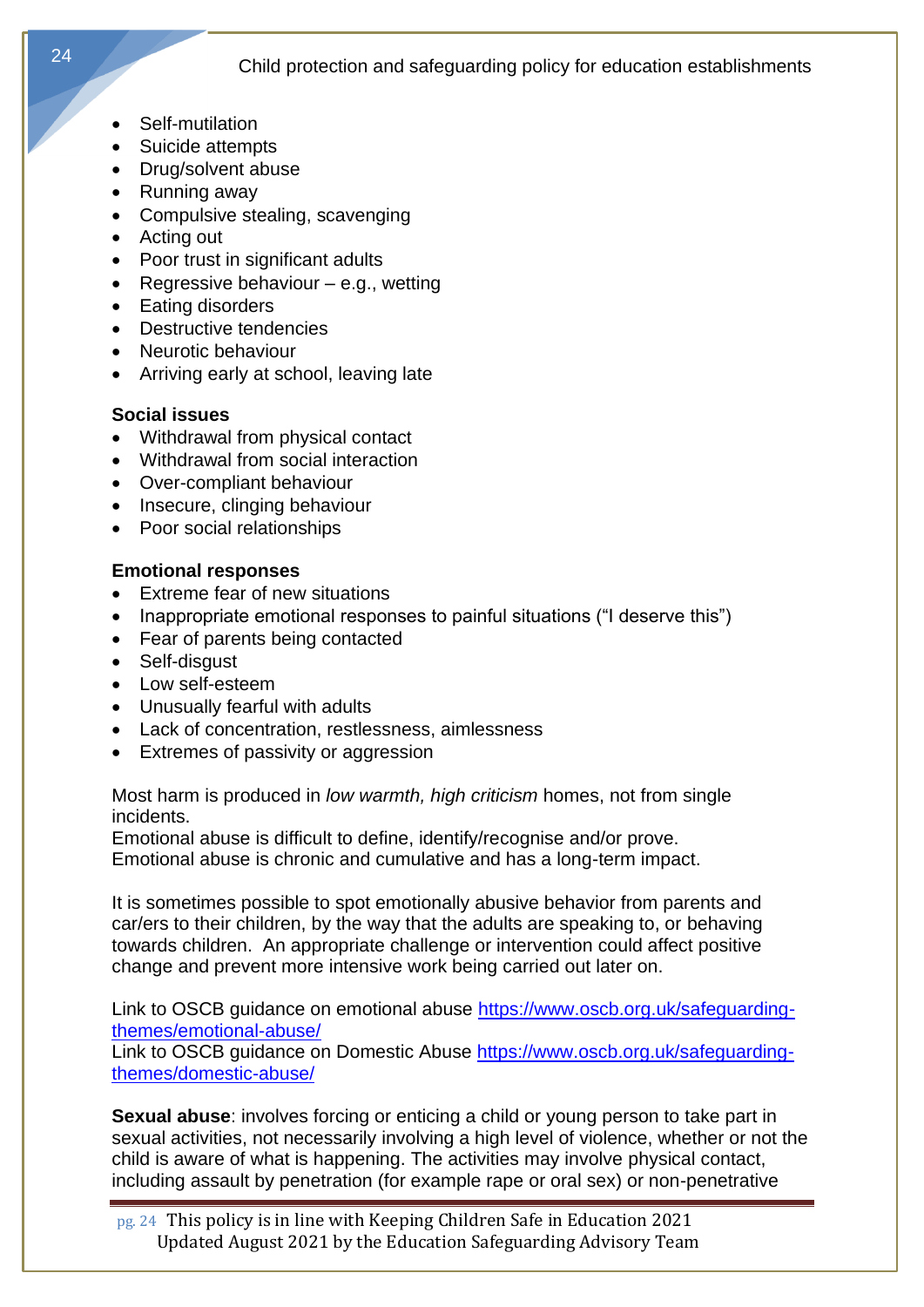acts such as masturbation, kissing, rubbing and touching outside of clothing. They may also include non-contact activities, such as involving children in looking at, or in the production of, sexual images, watching sexual activities, encouraging children to behave in sexually inappropriate ways, or grooming a child in preparation for abuse. Sexual abuse can take place online, and technology can be used to facilitate offline abuse. Sexual abuse is not solely perpetrated by adult males. Women can also commit acts of sexual abuse, as can other children. The sexual abuse of children by other children is a specific safeguarding issue in education see ANNEX 4.

#### **Characteristics of child sexual abuse:**

- it is often planned and systematic people do not sexually abuse children by accident, though sexual abuse can be opportunistic
- grooming the child people who abuse children take care to choose a vulnerable child and often spend time making them dependent
- grooming the child's environment abusers try to ensure that potential adult protectors (parents and other carers especially) are not suspicious of their motives.

Most people who sexually abuse children are men, but some women sexually abuse too.

## **Indicators of sexual abuse**

#### **Physical observations**

- Damage to genitalia, anus, or mouth
- Sexually transmitted diseases
- Unexpected pregnancy, especially in very young girls
- Soreness in genital area, anus or mouth and other medical problems such as chronic itching
- Unexplained recurrent urinary tract infections and discharges or abdominal pain

## **Behavioural observations**

- Sexual knowledge inappropriate for age
- Sexualised behaviour or affection inappropriate for age
- Sexually provocative behaviour/promiscuity
- Hinting at sexual activity. Inexplicable decline in school performance
- Depression or other sudden apparent changes in personality as becoming insecure or clinging
- Lack of concentration, restlessness, aimlessness
- Socially isolated or withdrawn
- Overly compliant behaviour
- Acting out, aggressive behaviour
- Poor trust or fear concerning significant adults
- Regressive behaviour,
- Onset of wetting, by day or night; nightmares
- Onset of insecure, clinging behaviour
- Arriving early at school, leaving late, running away from home
- Suicide attempts, self-mutilation, self-disgust

pg. 25 This policy is in line with Keeping Children Safe in Education 2021 Updated August 2021 by the Education Safeguarding Advisory Team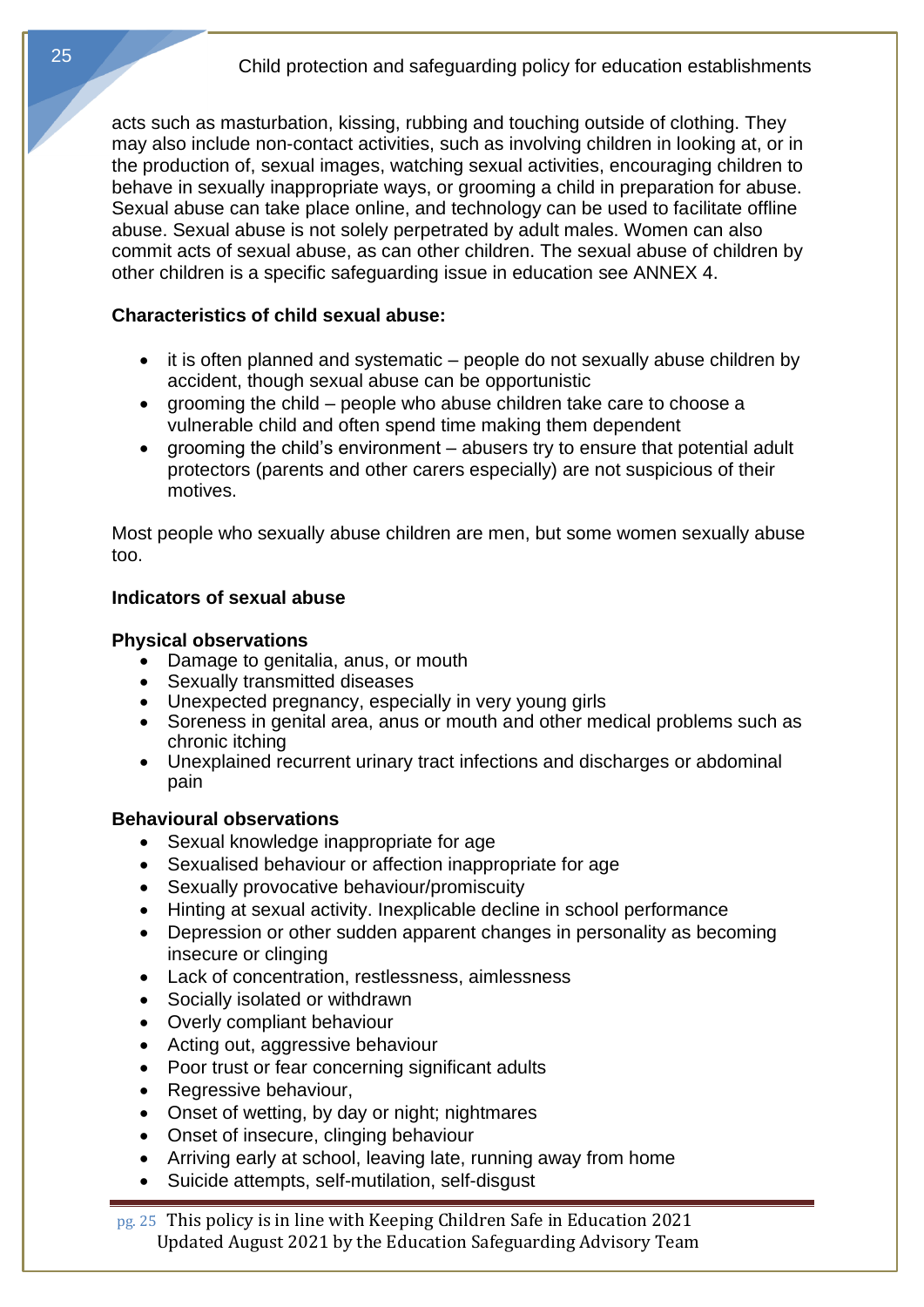- Suddenly drawing sexually explicit pictures
- Eating disorders or sudden loss of appetite or compulsive eating
- Regressing to younger behaviour patterns such as thumb sucking or bringing out discarded cuddly toys
- Become worried about clothing being removed

Link to OSCB guidance on sexual abuse [https://www.oscb.org.uk/safeguarding](https://www.oscb.org.uk/safeguarding-themes/sexual-abuse/)[themes/sexual-abuse/](https://www.oscb.org.uk/safeguarding-themes/sexual-abuse/)

**Neglect**: the persistent failure to meet a child's basic physical and/or psychological needs, likely to result in the serious impairment of the child's health or development. Neglect may occur during pregnancy, for example, as a result of maternal substance abuse. Once a child is born, neglect may involve a parent or carer failing to: provide adequate food, clothing and shelter (including exclusion from home or abandonment); protect a child from physical and emotional harm or danger; ensure adequate supervision (including the use of inadequate caregivers); or ensure access to appropriate medical care or treatment. It may also include neglect of, or unresponsiveness to, a child's basic emotional needs.

#### **NSPCC research has highlighted the following examples of the neglect of children under 12:**

- frequently going hungry
- frequently having to go to school in dirty clothes
- regularly having to look after themselves because of parents being away or having problems such as drug or alcohol misuse
- being abandoned or deserted
- living at home in dangerous physical conditions
- not being taken to the doctor when ill
- not receiving dental care.

Neglect is a difficult form of abuse to recognise and is often seen as less serious than other categories. It is, however, very damaging: children who are neglected often develop more slowly than others and may find it hard to make friends and fit in with their peer group.

Neglect is often noticed at a stage when it does not pose a risk to the child. The duty to safeguard and promote the welfare of children (*What to do if You're Worried a Child is Being Abused* DfE 2015) would suggest that an appropriate intervention or conversation at this early stage can address the issue and prevent a child continuing to suffer until it reaches a point when they are at risk of harm or in significant need.

Link to the OSCB guidance on Neglect and toolkit: <http://www.oscb.org.uk/safeguarding-themes/neglect/>

Neglect is often linked to other forms of abuse, so any concerns school staff have should at least be discussed with the DSL.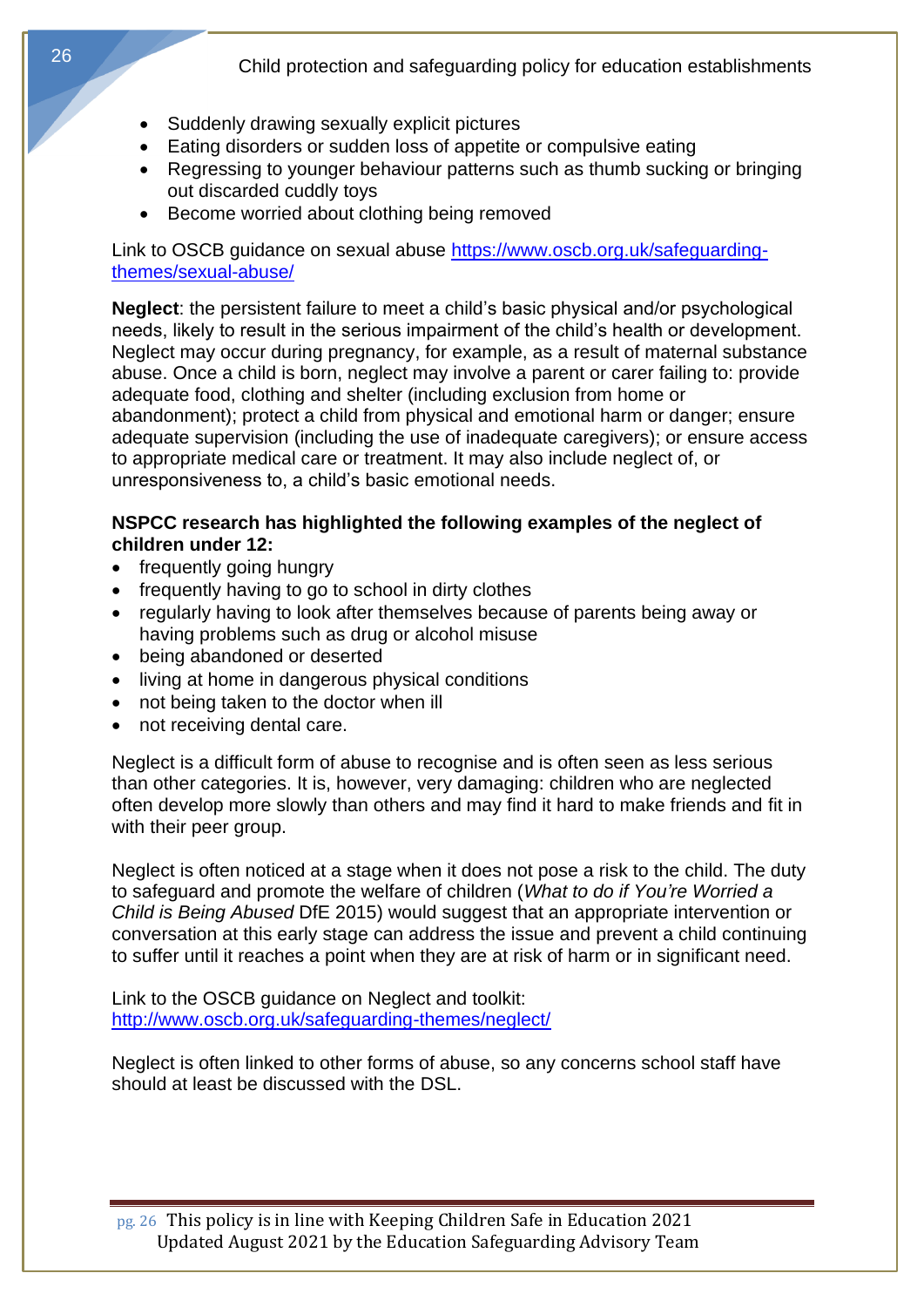#### **Indicators of neglect**

The following is a summary of some of the indicators that may suggest a child is being abused or is at risk of harm. It is important to recognise that indicators alone cannot confirm whether a child is being abused. Each child should be seen in the context of their family and wider community and a proper assessment carried out by appropriate persons. What is important to keep in mind is that if you feel unsure or concerned, do something about it. Don't keep it to yourself. The OSCB childcare and development checklist/toolkit provides a more detailed list of indicators of neglect and is available to all staff

#### **Physical indicators of neglect**

- Constant hunger and stealing food
- Poor personal hygiene unkempt, dirty or smelly
- Underweight
- Dress unsuitable for weather
- Poor state of clothing
- Illness or injury untreated

#### **Behavioural indicators of neglect**

- Constant tiredness
- Frequent absence from school or lateness
- Missing medical appointments
- Isolated among peers
- Frequently unsupervised
- Stealing or scavenging, especially food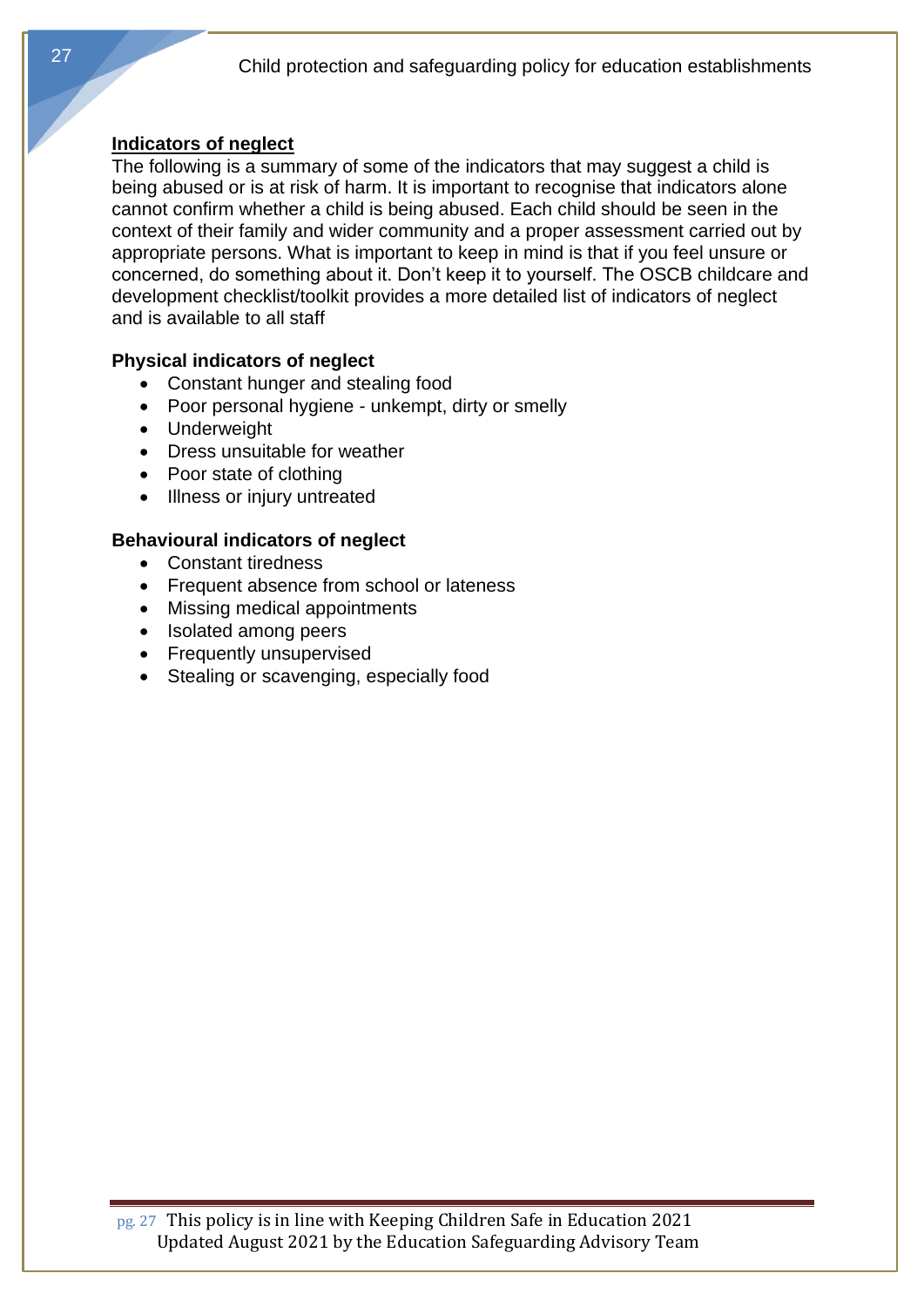## **Annex 4**

#### **Peer on peer abuse**

**All** staff should be aware that children can abuse other children (often referred to as peer-on-peer abuse). This is most likely to include, but may not be limited to:

- bullying (including cyberbullying).
- physical abuse such as hitting, kicking, shaking, biting, hair pulling, or otherwise
- causing physical harm.
- sexual violence, such as rape, assault by penetration and sexual assault
- sexual harassment, such as sexual comments, remarks, jokes and online sexual harassment, which may be stand-alone or part of a broader pattern of abuse.
- up skirting, which typically involves taking a picture under a person's clothing without them knowing, with the intention of viewing their genitals or buttocks to obtain sexual gratification, or cause the victim humiliation, distress or alarm.
- sexting (also known as youth produced sexual imagery); and
- initiation/hazing type violence and rituals.

All staff should be clear as to the school's or college's policy and procedures with regards to peer-on-peer abuse. Our school uses the OCC Peer on Peer guidance.

#### **Sexual violence and sexual harassment between children**

There is concern nationally relating to a culture of misogyny and sexual harassment in many schools and the DfE and Ofsted have reviewed school procedures. As a response, all school/colleges should include a statement on the school's website that gives information on reporting concerns or abuse using the new Government helpline and email address. Schools/colleges should have clear mechanisms for students to report concerns within school that are signposted and prevalent.

Part 5 of the statutory guidance in Keeping Children Safe in Education 2021 sets out how our school/college will manage reports of child-on-child sexual violence and harassment. That part of the guidance also links through to a further Department for Education (DfE) advice document from September 2021: **'Sexual violence and sexual harassment between children in schools and colleges'**. This document is read and understood by DSLs and referred to as needed, particularly if a report of child-on-child sexual violence or sexual harassment is made.

If a report is made, the designated safeguarding lead will lead how the report is dealt with, given the high-profile nature of the report. This will be in liaison with the Headteacher. Where the DSL is unavailable, a Deputy DSL will lead. On a case-bycase basis, there will be consideration made as to the gender of the DSL or Deputy, so that the victim feels comfortable with how the investigation is managed.

When it comes to action to manage the report, the needs and wishes of the victim will take centre stage. Considerations should include how the investigation proceeds

pg. 28 This policy is in line with Keeping Children Safe in Education 2021 Updated August 2021 by the Education Safeguarding Advisory Team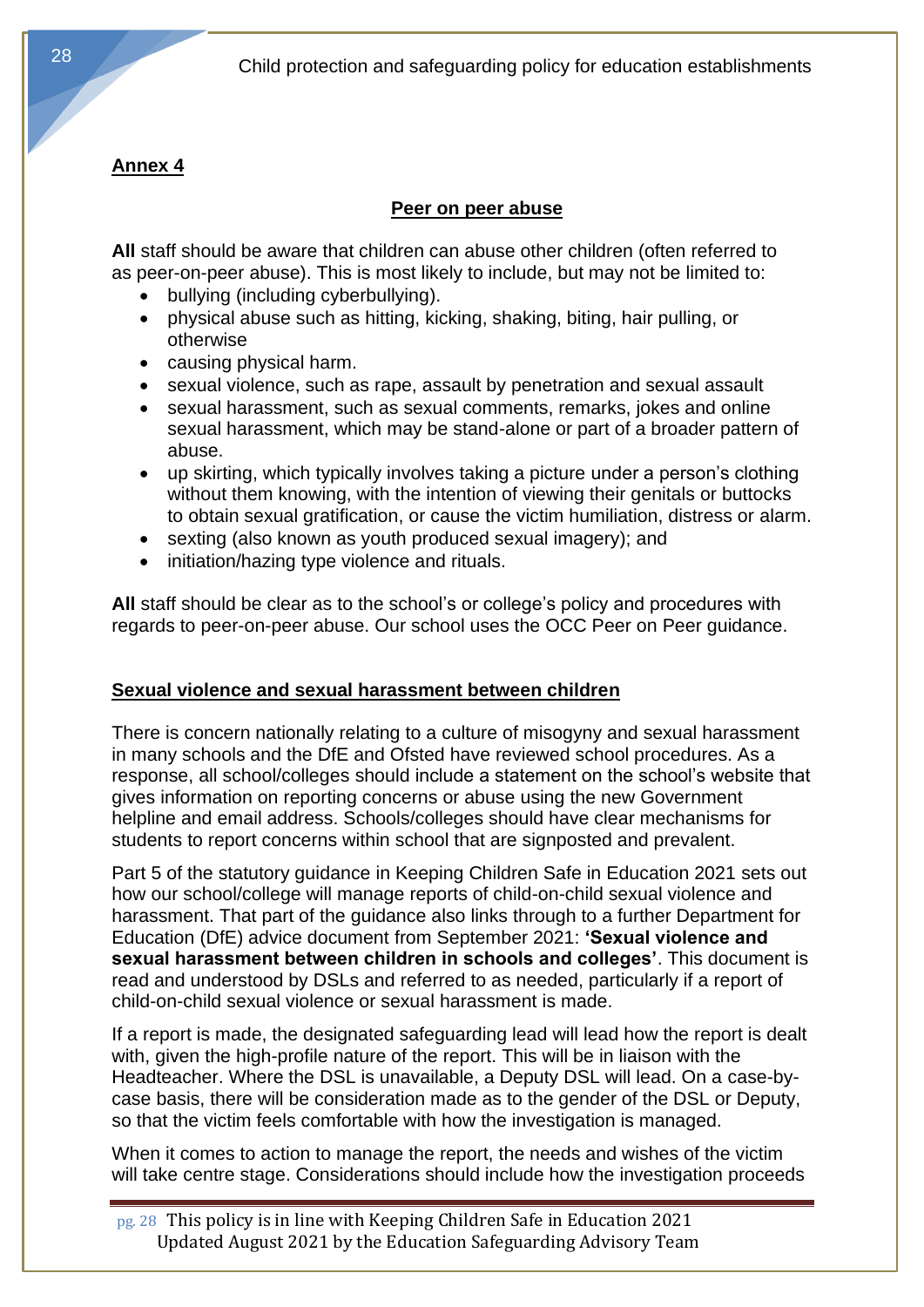and what support the victim requires. Sexual violence and sexual harassment are not acceptable and will not be tolerated. Reports will not be passed off as banter or part of growing up.

Where a report of rape, assault by penetration or sexual assault is made, children's social care and the police will be informed. Before doing so, this will be discussed with the victim and their parents/carers, explaining why it is important for other agencies to know and how these agencies will be able to support the victim. Other allegations will be managed within the school and/or with support from children's social care providers.

The guidance and the DfE advice set out the steps the school will take to manage the students involved, including risk assessments, separating the students in lessons, investigating the report, and supporting the victim and alleged perpetrator

Our school also uses the Stop Now tool.

[https://www.stopitnow.org.uk/concerned-about-a-child-or-young-persons-sexual](https://www.stopitnow.org.uk/concerned-about-a-child-or-young-persons-sexual-behaviour/how-to-tell-if-a-childs-sexual-behaviour-is-age-appropriate/)[behaviour/how-to-tell-if-a-childs-sexual-behaviour-is-age-appropriate/](https://www.stopitnow.org.uk/concerned-about-a-child-or-young-persons-sexual-behaviour/how-to-tell-if-a-childs-sexual-behaviour-is-age-appropriate/)

[https://www.stopitnow.org.uk/concerned-about-a-child-or-young-persons-sexual](https://www.stopitnow.org.uk/concerned-about-a-child-or-young-persons-sexual-behaviour/preventing-harmful-sexual-behaviour/)[behaviour/preventing-harmful-sexual-behaviour/](https://www.stopitnow.org.uk/concerned-about-a-child-or-young-persons-sexual-behaviour/preventing-harmful-sexual-behaviour/)

"The tool uses a traffic light system to categorize the sexual behaviours of young people and is designed to help professionals:

- Make decisions about safeguarding children and young people
- Assess and respond appropriately to sexual behaviour in children and young people
- Understand healthy sexual development and distinguish it from harmful behaviour"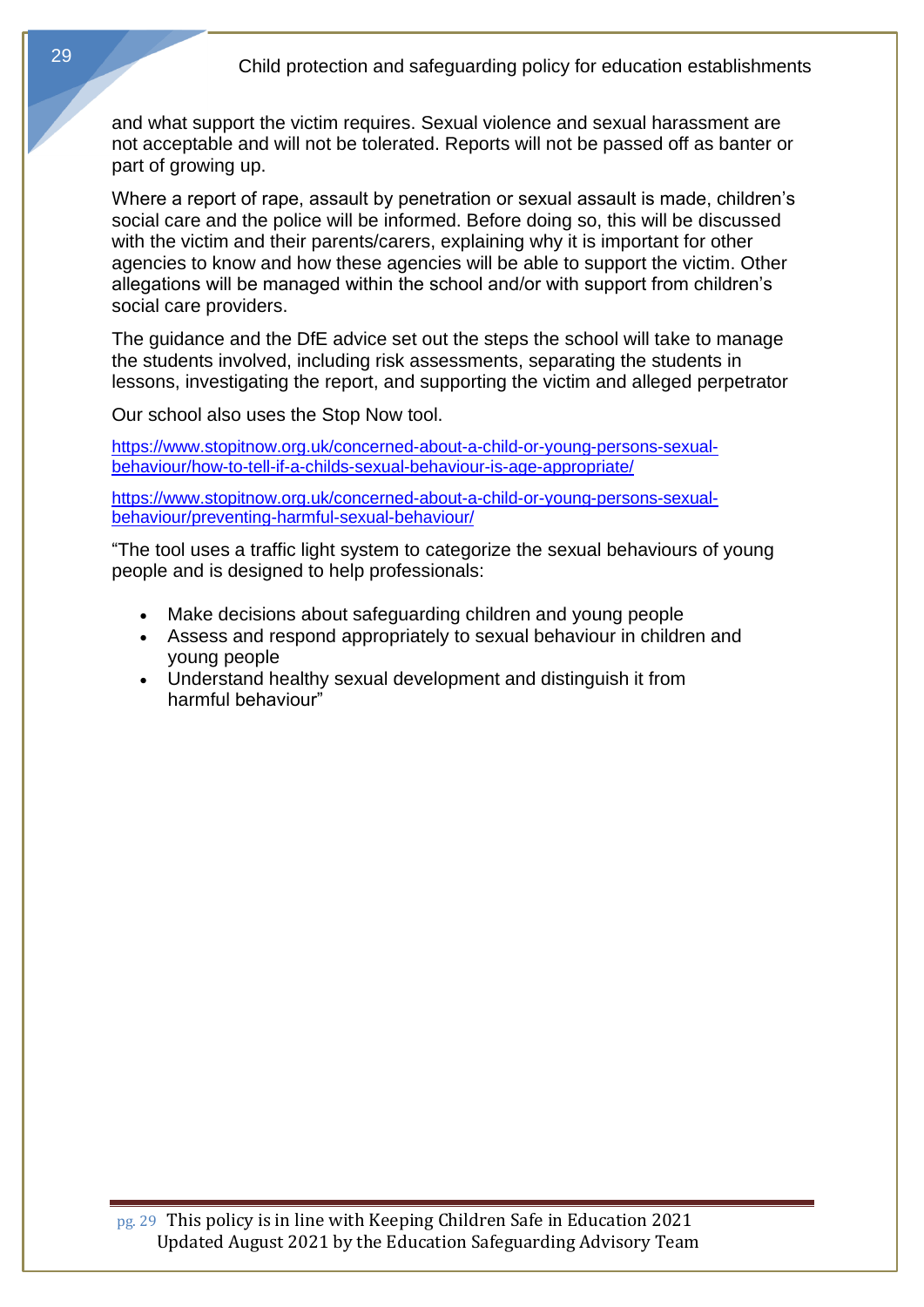## **Annex 5**

## **Online Safety**

- It is recognised by Rose Hill Primary School that the use of technology presents challenges and risks to children and adults both inside and outside of school.
- The DSL has overall responsibility for online safeguarding within the school.
- Rose Hill Primary School identifies that the issues can be broadly categorised into three areas of risk:
	- o **content:** being exposed to illegal, inappropriate or harmful material
	- o **contact:** being subjected to harmful online interaction with other users
	- o **conduct:** personal online behaviour that increases the likelihood of, or causes, harm.
- The DSL and leadership team have read annex C regarding Online Safety within 'Keeping Children Safe in Education' 2021.
- Rose Hill Primary School recognises the specific risks that can be posed by mobile phones and cameras and in accordance with KCSIE 2021 and EYFS 2021 has appropriate policies in place that are shared and understood by all members of the school community. Further information about specific approaches relating to this can be found in the schools Online Safety Policy, Acceptable Use Policy, and Image Use Policy*.* In addition, each member of staff will be emailed an electronic copy.
- As schools and colleges increasingly work online, it is essential that children are safeguarded from potentially harmful and inappropriate online material Rose Hill Primary School will ensure that appropriate filtering and monitoring systems are in place when pupils and staff access school systems and internet provision.
- Rose Hill Primary School acknowledges that whilst filtering and monitoring is an important part of school's online safety responsibilities, it is only one part of our approach to online safety. Pupils and adults may have access to systems external to the school control such as mobile phones and other internet enabled devices and technology and where concerns are identified appropriate action will be taken.
- Rose Hill Primary School acknowledge where children are being asked to learn online at home the department has provided advice to support schools and colleges do so safely.

Rose Hill Primary School will ensure a comprehensive whole school curriculum response is in place to enable all pupils to learn about and manage online risks effectively and will support parents and the wider school community (including all members of staff) to become aware and alert to the need to keep children safe online.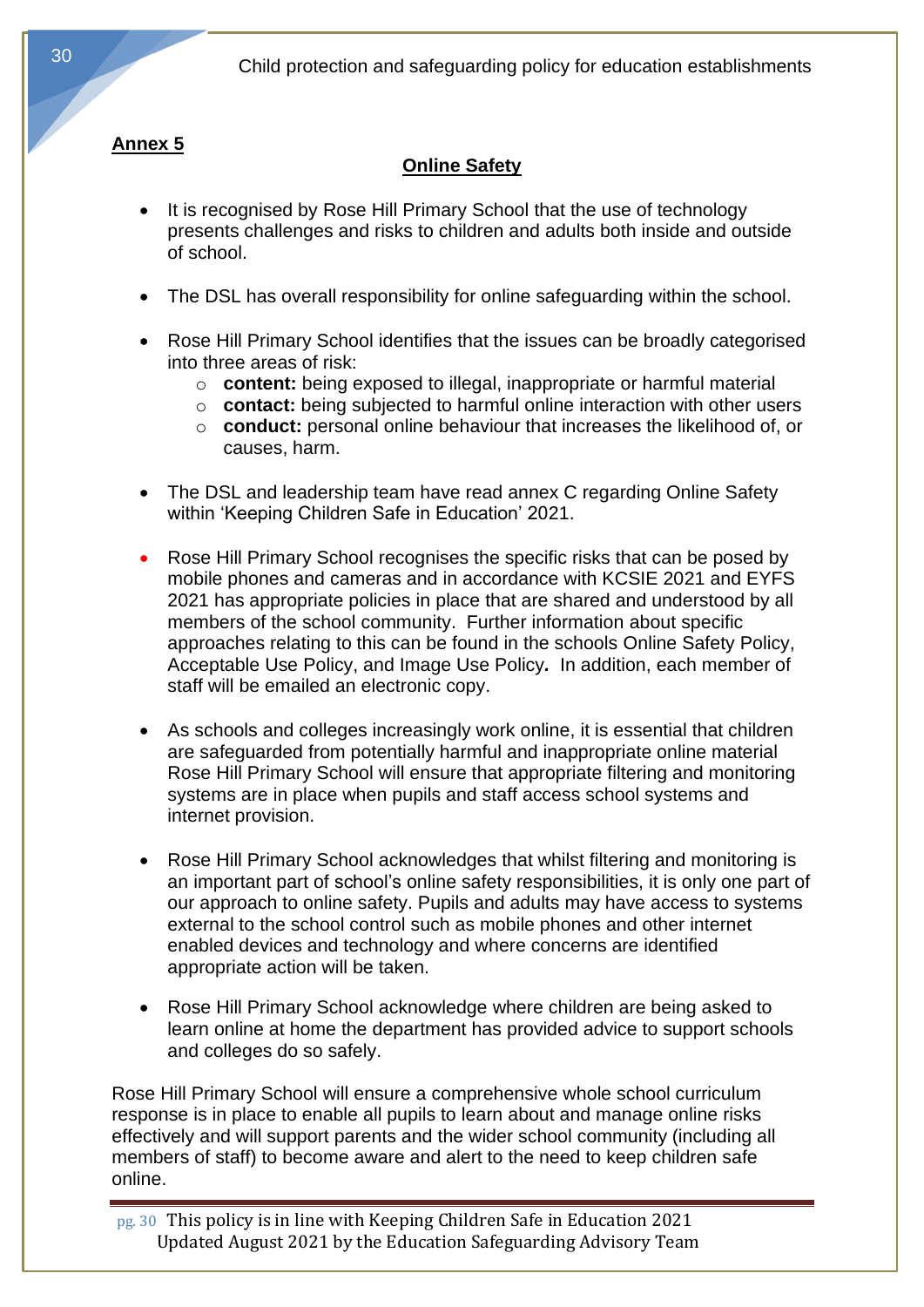## **Annex 6**

#### **Safeguarding issues**

**All** staff should have an awareness of safeguarding issues which can put children at risk of harm. Behaviours linked to issues such as drug taking, alcohol abuse, deliberately missing education and sexting (also known as youth produced sexual imagery) can put children in danger.

#### **Mental health**

Within our school, we aim to promote positive mental health and wellbeing for our whole community (students, staff, parents and carers), and recognise how important mental health and emotional wellbeing is to our lives, in just the same way as physical health. We recognise that children and young people's mental health is a crucial factor in their overall wellbeing and can affect their learning and achievement. All children and young people will have varying mental health during their school career. However, some face significant life events which can seriously impact their emotional wellbeing and can include mental illness.

The Department for Education (DfE) recognises that: "Schools have a role to play in supporting the mental health and wellbeing of children" (Mental Health and Behaviour in School, 2018). Schools can be a place for all students to experience a nurturing and supportive environment that has the potential to develop self-esteem and give positive experiences for overcoming adversity and building resilience.

Schools are also a place of respite from difficult home lives and offers, positive role models and relationships, which are critical in promoting the wellbeing of all young people.

The role of school is to ensure that students can manage times of change and stress, and that they are supported to reach their potential or access help when they need it. The school also has a role to ensure that students learn about what they can do to maintain positive mental health, what affects their mental health, how they can help reduce the stigma surrounding mental health issues, and where they can go if they need help and support.

#### **Serious violence**

All staff should be aware of indicators, which may signal that children are at risk from, or are involved with serious violent crime. These may include increased absence from school, a change in friendships or relationships with older individuals or groups, a significant decline in performance, signs of self-harm or a significant change in wellbeing, or signs of assault or unexplained injuries. Unexplained gifts or new possessions could also indicate that children have been approached by, or are involved with, individuals associated with criminal networks or gangs.

All staff should be aware of the associated risks and understand the measures

pg. 31 This policy is in line with Keeping Children Safe in Education 2021 Updated August 2021 by the Education Safeguarding Advisory Team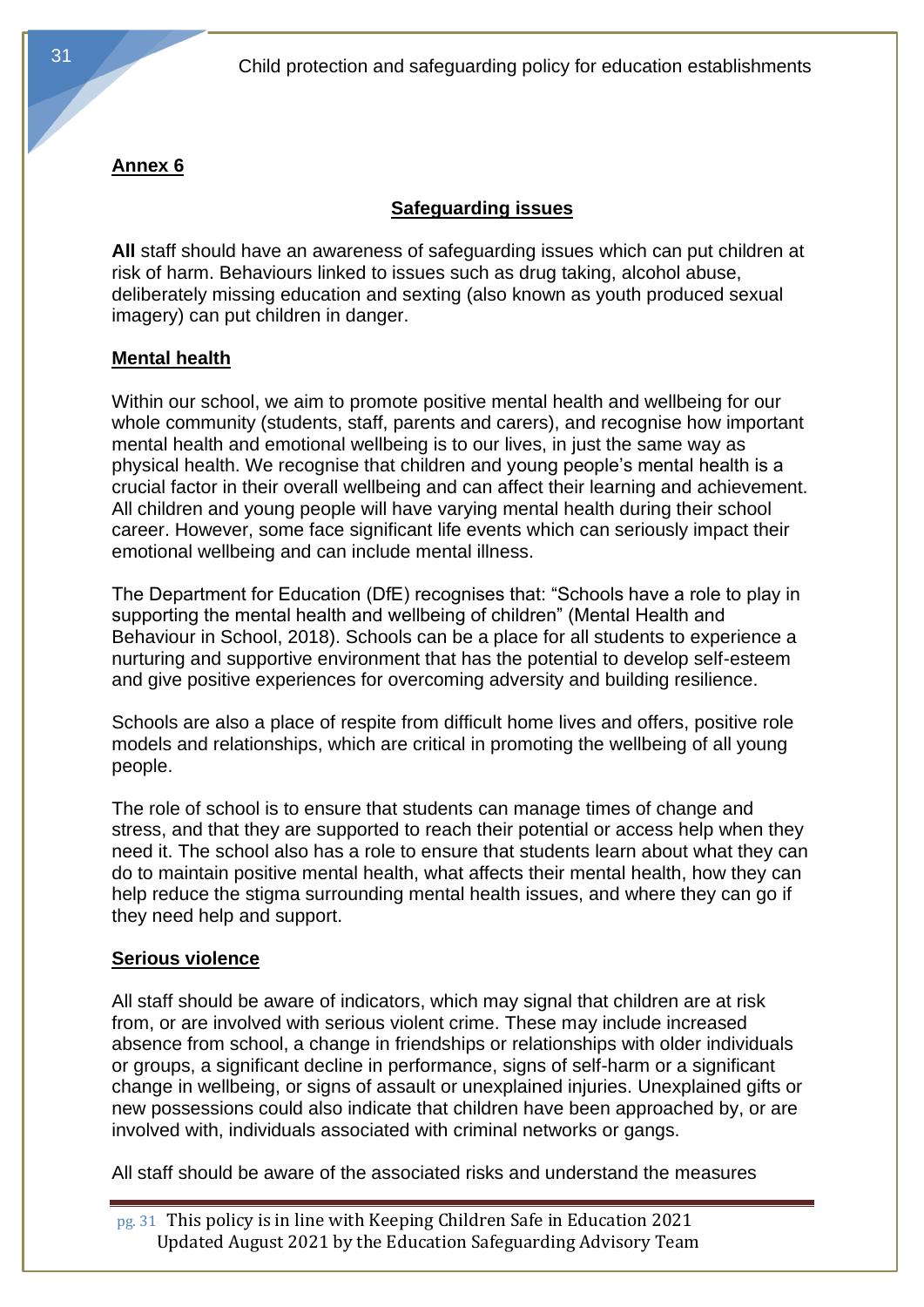in place to manage these. Advice for schools and colleges is provided in the Home Office's Preventing youth violence and gang involvement [https://www.gov.uk/government/publications/advice-to-schools-and-colleges-on](https://www.gov.uk/government/publications/advice-to-schools-and-colleges-on-gangs-and-youth-violence)[gangs-and-youth-violence](https://www.gov.uk/government/publications/advice-to-schools-and-colleges-on-gangs-and-youth-violence) and its Criminal exploitation of children and vulnerable adults: county lines guidance [https://www.gov.uk/government/publications/criminal](https://www.gov.uk/government/publications/criminal-exploitation-of-children-and-vulnerable-adults-county-lines)[exploitation-of-children-and-vulnerable-adults-county-lines](https://www.gov.uk/government/publications/criminal-exploitation-of-children-and-vulnerable-adults-county-lines)

## **Upskirting**

'Upskirting' typically involves taking a picture under a person's clothing without them knowing, with the intention of viewing their genitals or buttocks to obtain sexual gratification, or cause the victim humiliation, distress or alarm. It is now a criminal offence and the perpetrator can face s sentence of up to 2 years in prison. Anyone of any gender can be a victim.

#### **So-called 'honour-based' Abuse (including Female Genital Mutilation and Forced Marriage)**

So-called 'honour-based' Abuse (HBA) encompasses incidents or crimes which have been committed to protect or defend the honour of the family and/or the community, including female genital mutilation (FGM), forced marriage, and practices such as breast ironing. Abuse committed in the context of preserving "honour" often involves a wider network of family or community pressure and can include multiple perpetrators. It is important to be aware of this dynamic and additional risk factors when deciding what form of safeguarding action to take. All forms of HBA are abuse (regardless of the motivation) and should be handled and escalated as such. Professionals in all agencies, and individuals and groups in relevant communities, need to be alert to the possibility of a child being at risk of HBA, or already having suffered HBA.

#### **Female Genital Mutilation**

FGM comprises all procedures involving partial or total removal of the external female genitalia or other injury to the female genital organs. It is illegal in the UK and is a form of child abuse with long-lasting harmful consequences.

Whilst **all** staff should speak to the designated safeguarding lead (or deputy) with regard to any concerns about female genital mutilation (FGM), there is a specific **legal duty on teachers**. If a teacher, in the course of their work in the profession, discovers that an act of FGM appears to have been carried out on a girl under the age of 18, the teacher **must** report this to the police.

#### **Contextual safeguarding**

All staff should be aware that safeguarding incidents and/or behaviours can be associated with factors outside the school or college and/or can occur between children outside of these environments. All staff, but especially the designated safeguarding lead (and deputies) should consider whether children are at risk of abuse or exploitation in situations outside their families. Extra-familial harms take a variety of different forms and children can be vulnerable to multiple harms including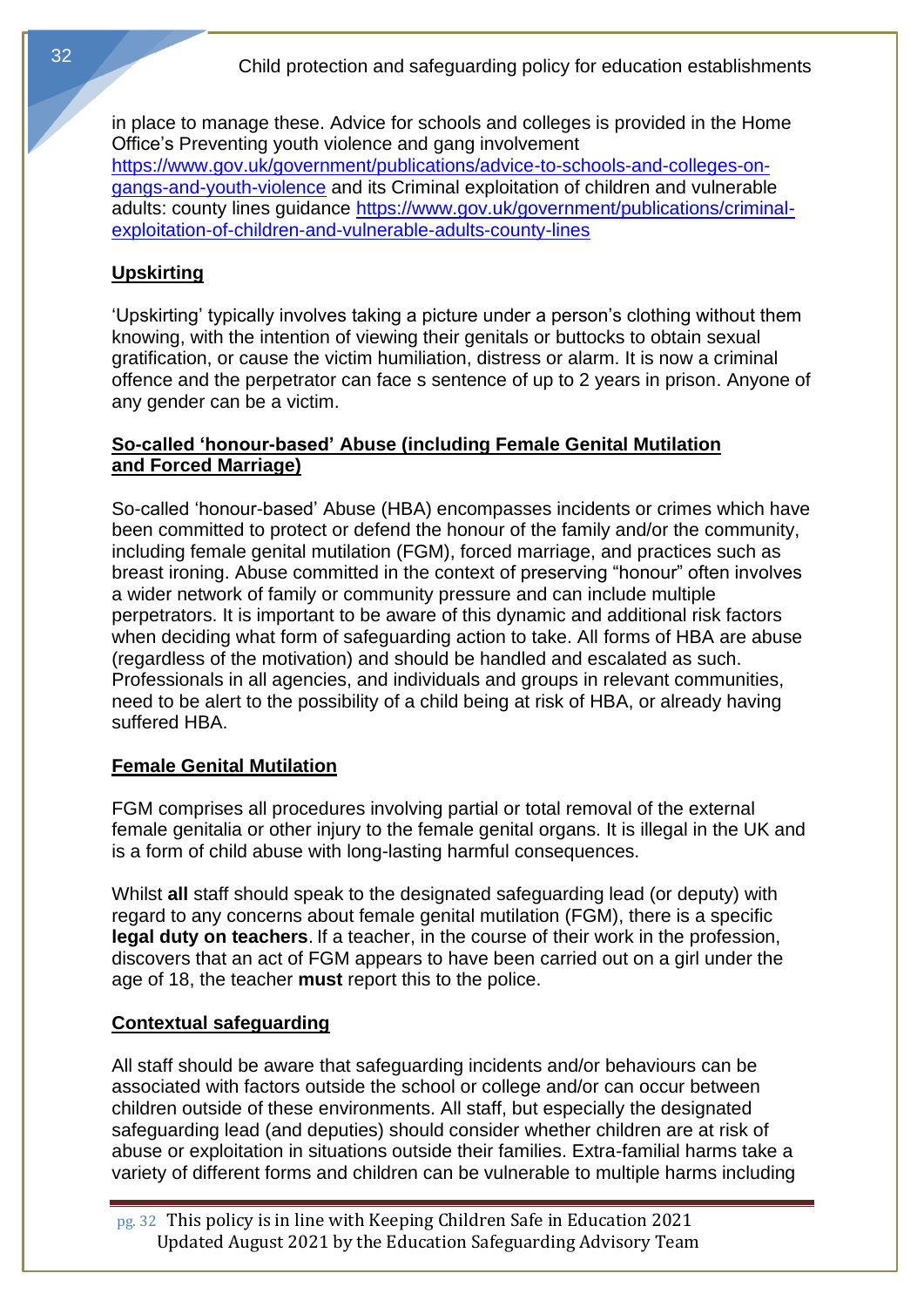(but not limited to) sexual exploitation, criminal exploitation, and serious youth violence.

Children's social care assessments should consider such factors, so it is important that schools and colleges provide as much information as possible as part of the referral process. This will allow any assessment to consider all the available evidence and the full context of any abuse. Additional information regarding contextual safeguarding is available here:

<https://contextualsafeguarding.org.uk/about/what-is-contextual-safeguarding>

Link to OSCB guidance on contextual safeguarding <https://www.oscb.org.uk/safeguarding-themes/contextual-safeguarding/>

#### **Children missing from education**

All staff should be aware that children going missing, particularly repeatedly, can act as a vital warning sign of a range of safeguarding possibilities. This may include abuse and neglect, which may involve sexual abuse or exploitation and child criminal exploitation. It may indicate mental health problems, risk of substance abuse, risk of travelling to conflict zones, risk of female genital mutilation or risk of forced marriage. Early intervention is necessary to identify the existence of any underlying safeguarding risk and to help prevent the risks of a child going missing in future. Staff should be aware of their school's or college's unauthorised absence and children missing from education procedures.

#### **Child sexual exploitation and child criminal exploitation (CCE)**

Both CSE and CCE are forms of abuse and both occur where an individual or group takes advantage of an imbalance in power to coerce, manipulate or deceive a child into sexual or criminal activity. Whilst age may be the most obvious, this power imbalance can also be due to a range of other factors including gender, sexual identity, cognitive ability, physical strength, status, and access to economic or other resources. In some cases, the abuse will be in exchange for something the victim needs or wants and/or will be to the financial benefit or other advantage (such as increased status) of the perpetrator or facilitator. The abuse can be perpetrated by individuals or groups, males or females, and children or adults. The abuse can be a one-off occurrence or a series of incidents over time and range from opportunistic to complex organised abuse. It can involve force and/or enticement-based methods of compliance and may, or may not, be accompanied by violence or threats of violence. Victims can be exploited even when activity appears consensual, and it should be noted exploitation as well as being physical can be facilitated and/or take place online.

#### **Some of the following can be indicators of CCE:**

- children who appear with unexplained gifts or new possessions.
- children who associate with other young people involved in exploitation.
- children who suffer from changes in emotional well-being.
- children who misuse drugs and alcohol.
- children who go missing for periods of time or regularly come home late; and
- children who regularly miss school or education or do not take part in education.

pg. 33 This policy is in line with Keeping Children Safe in Education 2021 Updated August 2021 by the Education Safeguarding Advisory Team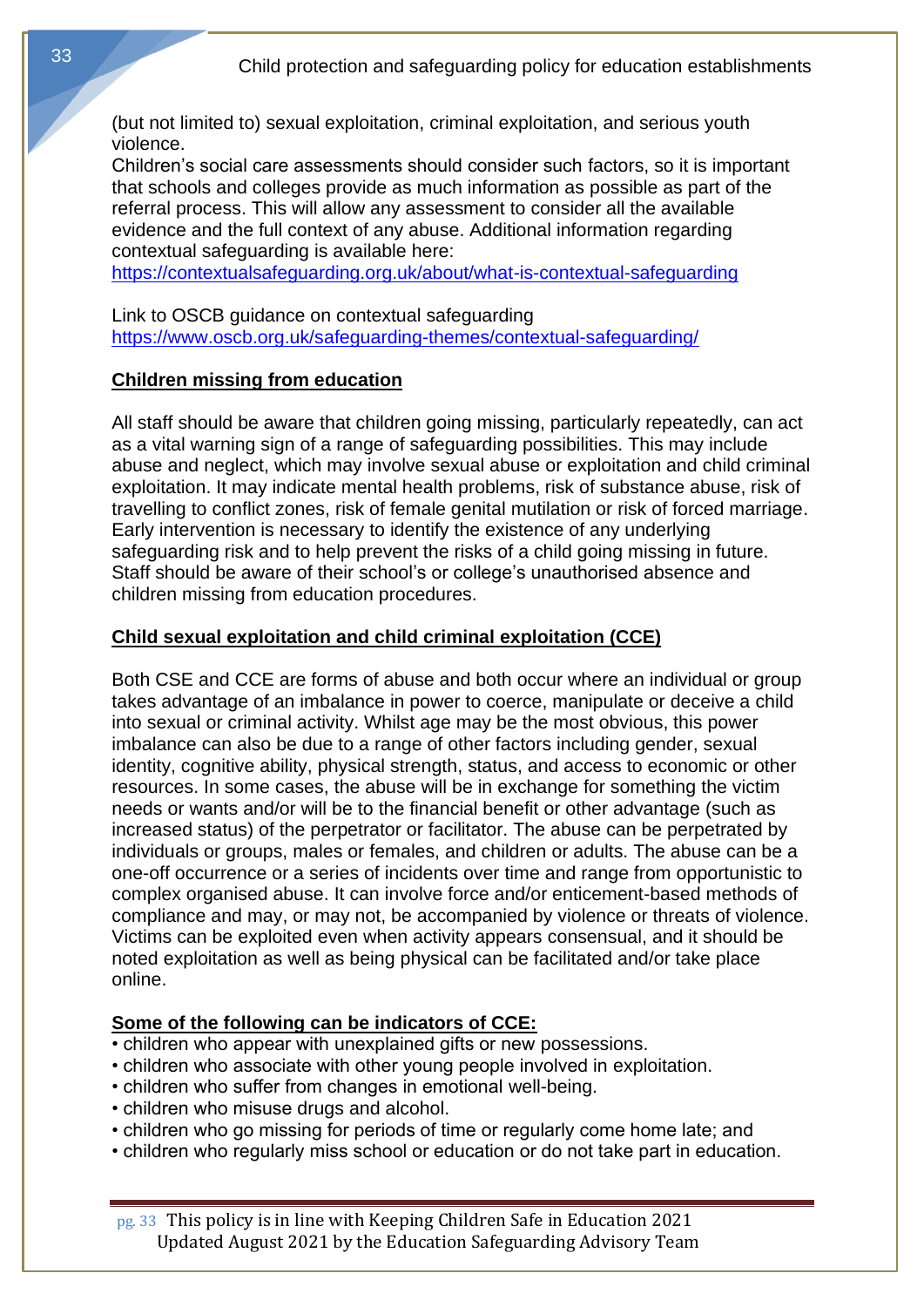#### **The above CCE indicators can also be indicators of CSE, as can:**

- children who have older boyfriends or girlfriends; and
- children who suffer from sexually transmitted infections or become pregnant.

Link to OSCB guidance on CSE [https://www.oscb.org.uk/safeguarding-themes/child](https://www.oscb.org.uk/safeguarding-themes/child-exploitation-modern-slavery/)[exploitation-modern-slavery/](https://www.oscb.org.uk/safeguarding-themes/child-exploitation-modern-slavery/) and the CSE screening tool [https://www.oscb.org.uk/wp-content/uploads/2019/07/Child-Exploitation-Screening-](https://www.oscb.org.uk/wp-content/uploads/2019/07/Child-Exploitation-Screening-Tool.pdf)[Tool.pdf](https://www.oscb.org.uk/wp-content/uploads/2019/07/Child-Exploitation-Screening-Tool.pdf)

Link to OSCB guidance on child criminal exploitation [https://www.oscb.org.uk/safeguarding-themes/child-exploitation-modern](https://www.oscb.org.uk/safeguarding-themes/child-exploitation-modern-slavery/child-drug-exploitation-county-lines/)[slavery/child-drug-exploitation-county-lines/](https://www.oscb.org.uk/safeguarding-themes/child-exploitation-modern-slavery/child-drug-exploitation-county-lines/)

Government Guidance:

[Child sexual exploitation: guide for practitioners](https://www.gov.uk/government/publications/child-sexual-exploitation-definition-and-guide-for-practitioners)

#### **County lines**

County lines is a term used to describe gangs and organised criminal networks involved in exporting illegal drugs (primarily crack cocaine and heroin) into one or more importing areas [within the UK], using dedicated mobile phone lines or other form of "deal line".

Exploitation is an integral part of the county lines offending model with children and vulnerable adults exploited to move [and store] drugs and money. Offenders will often use coercion, intimidation, violence (including sexual violence) and weapons to ensure compliance of victims. Children can be targeted and recruited into county lines in a number of locations including schools, further and higher educational institutions, pupil referral units, special educational needs schools, children's homes and care homes. Children are often recruited to move drugs and money between locations and are known to be exposed to techniques such as 'plugging', where drugs are concealed internally to avoid detection. Children can easily become trapped by this type of exploitation as county lines gangs create drug debts and can threaten serious violence and kidnap towards victims (and their families) if they attempt to leave the county lines network.

One of the ways of identifying potential involvement in county lines are missing episodes (both from home and school), when the victim may have been trafficked for the purpose of transporting drugs and a referral to the National Referral Mechanism should be considered. If a child is suspected to be at risk of or involved in county lines, a safeguarding referral should be considered alongside consideration of availability of local services/third sector providers who offer support to victims of county lines exploitation.

#### **Domestic abuse**

The Domestic Abuse Act 2021 received Royal Assent on 29 April 2021. The Act introduces the first ever statutory definition of domestic abuse and recognises the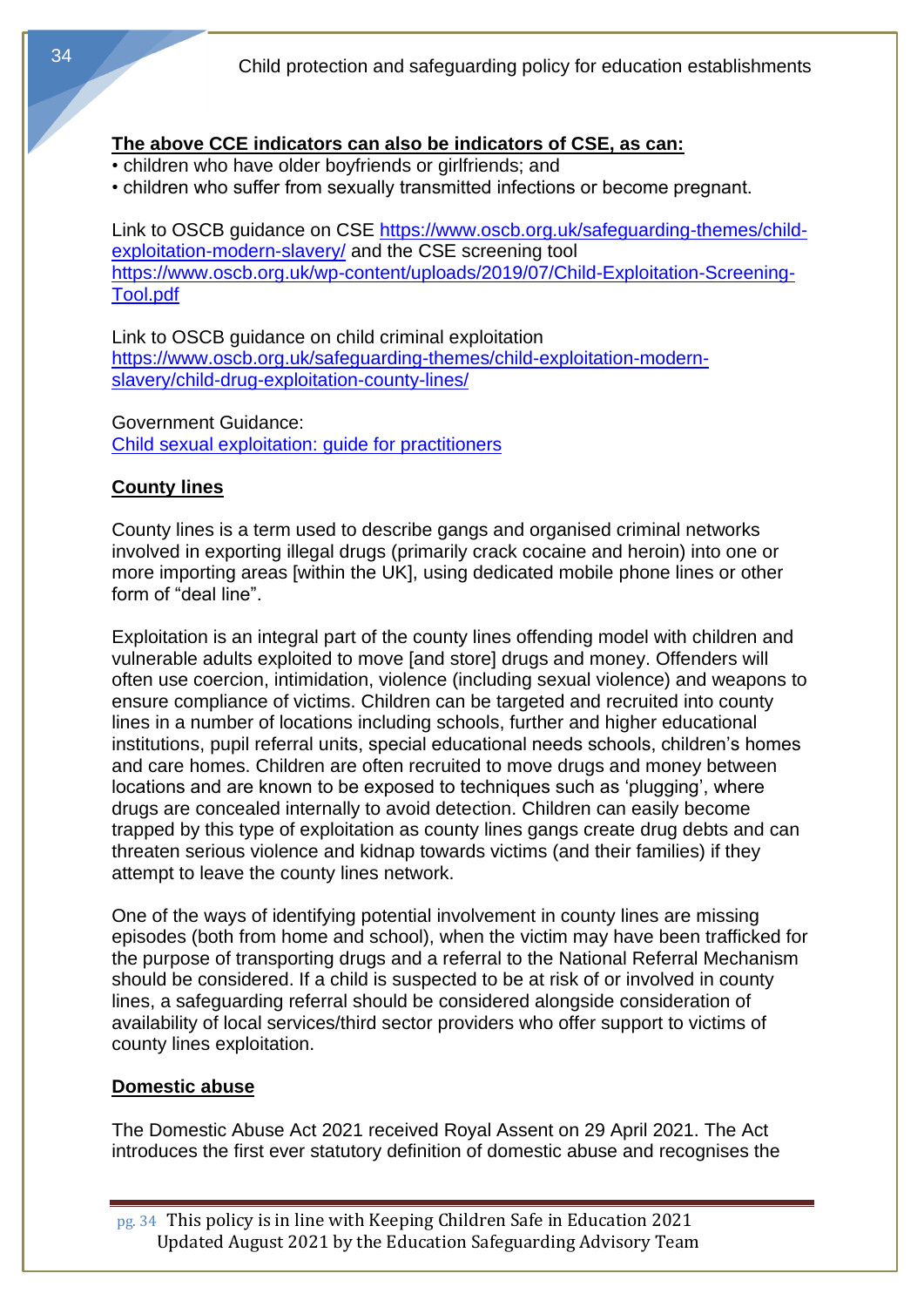impact of domestic abuse on children, as victims in their own right, if they see, hear or experience the effects of abuse. The statutory definition of domestic abuse, based on the previous cross-government definition, ensures that different types of relationships are captured, including ex-partners and family members. The definition captures a range of different abusive behaviours, including physical, emotional and economic abuse and coercive and controlling behaviour. Both the person who is carrying out the behaviour and the person to whom the behaviour is directed towards must be aged 16 or over and they must be "personally connected" (**as defined in section 2 of the 2021 Act**) **Further information can be found in KCSIE 2021 ANNEX B.**

#### **Cybercrime**

Cybercrime is criminal activity committed using computers and/or the internet. It is broadly categorised as either 'cyber-enabled' (crimes that can happen off-line but are enabled at scale and at speed on-line) or 'cyber dependent' (crimes that can be committed only by using a computer). Cyber-dependent crimes include;

• unauthorised access to computers (illegal 'hacking'), for example accessing a school's computer network to look for test paper answers or change grades awarded;

• denial of Service (Dos or DDoS) attacks or 'booting'. These are attempts to make a computer, network or website unavailable by overwhelming it with internet traffic from multiple sources; and,

• making, supplying or obtaining malware (malicious software) such as viruses, spyware, ransomware, botnets and Remote Access Trojans with the intent to commit further offence, including those above.

Children with particular skill and interest in computing and technology may inadvertently or deliberately stray into cyber-dependent crime.

If there are concerns about a child in this area, the designated safeguarding lead (or a deputy), should consider referring into the **Cyber Choices** programme. This is a nationwide police programme supported by the Home Office and led by the National Crime Agency, working with regional and local policing. It aims to intervene where young people are at risk of committing, or being drawn into, low level cyberdependent offences and divert them to a more positive use of their skills and interests.

Note that **Cyber Choices** does not currently cover 'cyber-enabled' crime such as fraud, purchasing of illegal drugs on-line and child sexual abuse and exploitation, nor other areas of concern such as on-line bullying or general on-line safety. Additional advice can be found at: [Cyber Choices,](http://www.cyberchoices.uk/) ['NSPCC-when to call the police'](https://www.npcc.police.uk/documents/Children%20and%20Young%20people/When%20to%20call%20the%20police%20guidance%20for%20schools%20and%20colleges.pdf) and [National Cyber Security Centre -](https://www.ncsc.gov.uk/) NCSC.GOV.UK

#### **Homelessness**

Being homeless or being at risk of becoming homeless presents a real risk to a child's welfare. The designated safeguarding lead (and any deputies) should be aware of contact details and referral routes into the Local Housing Authority so they can raise/progress concerns at the earliest opportunity. Indicators that a family may be at risk of homelessness include household debt, rent arrears, domestic abuse and anti-social behaviour, as well as the family being asked to leave a property. Whilst referrals and/or discussion with the Local Housing Authority should be

pg. 35 This policy is in line with Keeping Children Safe in Education 2021 Updated August 2021 by the Education Safeguarding Advisory Team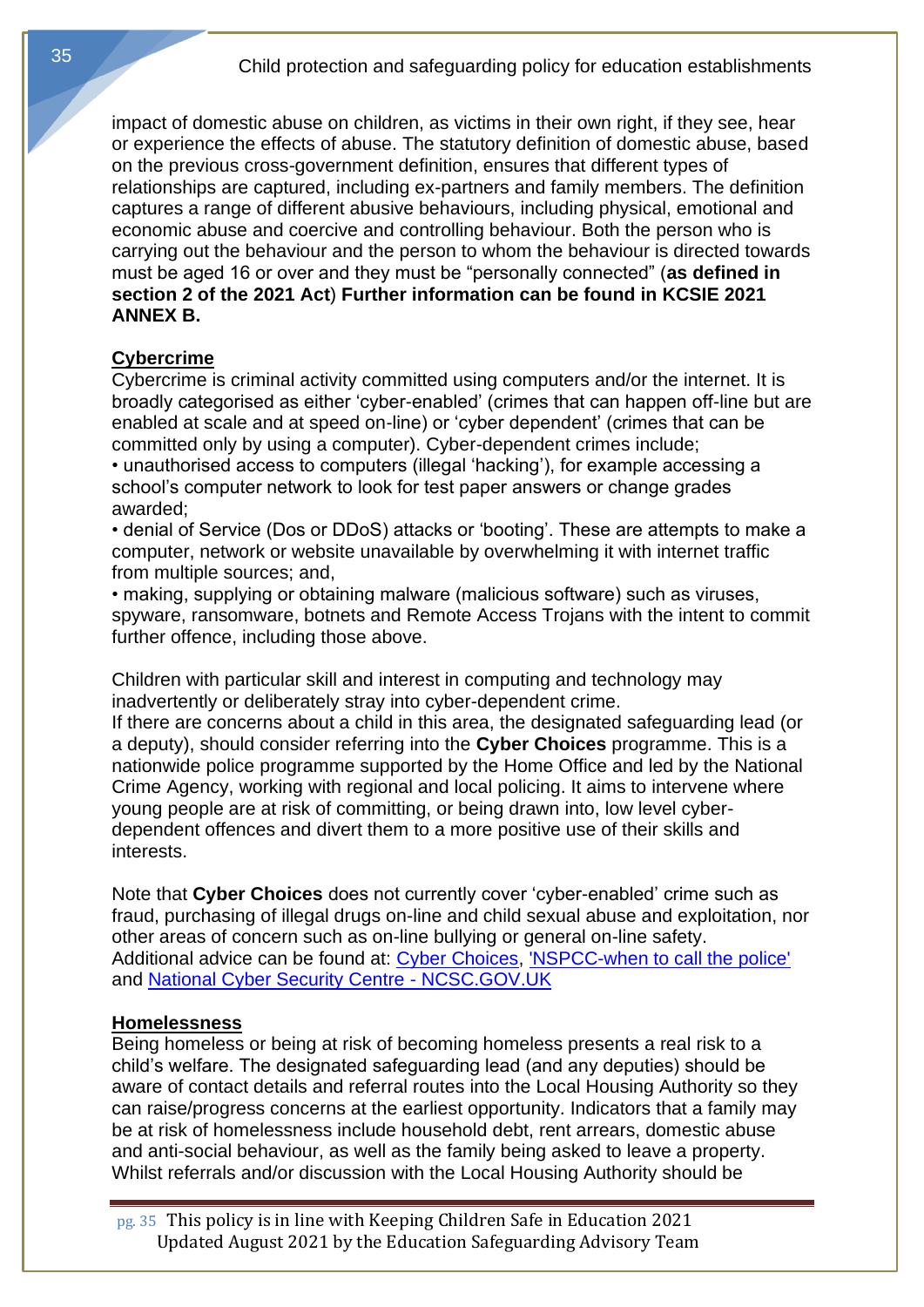progressed as appropriate, and in accordance with local procedures, this does not, and should not, replace a referral into children's social care where a child has been harmed or is at risk of harm

**Further information around safeguarding issues can be found in KCSIE 2021 ANNEX B and on the OSCB website.**

## **Annex 7**

#### **Staff Induction, awareness and training**

- All members of staff have been provided with a copy of Part One of "*Keeping Children Safe in Education"* (2021) which covers safeguarding information for all staff. School leaders will read the entire document. Further information regarding the guidance and requirements can be found in KCSiE 2021.
- The DSL will ensure that all new staff and volunteers (including temporary staff) are aware of the school's internal safeguarding processes.
- All staff members (including temporary staff) will receive training to ensure they are aware of a range of safeguarding issues.
- All staff members (including temporary staff) will receive regular safeguarding and child protection updates, at least annually.
- All staff members (including temporary staff) will be made aware of the school's expectations regarding safe and professional practice via the staff behaviour policy (or code of conduct) and Acceptable Use Policy.
- The DSL and Head Teacher will provide an annual report to the Governing Body detailing safeguarding training undertaken by all staff and will maintain up to date register of who has been trained.
- Although the school has a nominated lead for the governing body Ailsa Granne, all members of the governing body will access appropriate safeguarding training which covers their specific strategic responsibilities on a regular basis.

| <b>MASH</b>         | 0345 050     | http://www.oscb.org.uk/concerned-about-a- |
|---------------------|--------------|-------------------------------------------|
|                     | 7666         | child/                                    |
| Out Of Hours        | 0800 833 408 |                                           |
| Emergency           |              |                                           |
| Duty Team           |              |                                           |
| <b>LCSS North</b>   | 0345 2412703 | LCSS.North@oxfordshire.gov.uk             |
|                     |              |                                           |
| <b>LCSS Central</b> | 0345 2412705 | LCSS.Central@oxfordshire.gov.uk           |
|                     |              |                                           |
| <b>LCSS South</b>   | 0345 2412608 | LCSS.South@oxfordshire.gov.uk             |
|                     |              |                                           |

## **Annex 8**

#### **Contacts/links**

pg. 36 This policy is in line with Keeping Children Safe in Education 2021 Updated August 2021 by the Education Safeguarding Advisory Team